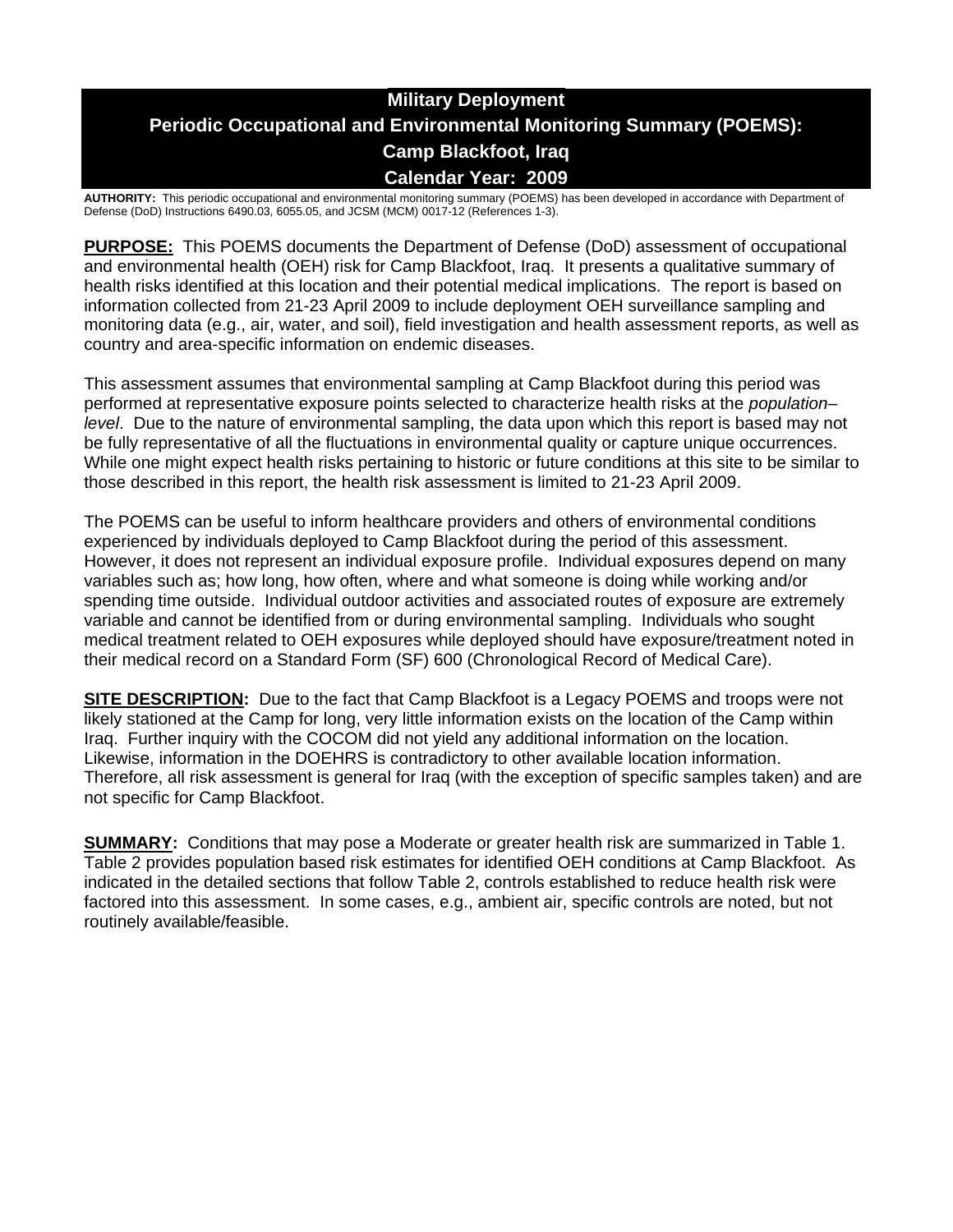# **Table 1: Summary of Occupational and Environmental Conditions with MODERATE or Greater Health Risk**

#### **Short-term health risks & medical implications:**

The following hazards may be associated with potential acute health effects in some personnel during deployment at Camp Blackfoot:

Food/waterborne diseases (e.g., bacterial diarrhea, hepatitis A, typhoid/paratyphoid fever, diarrhea-cholera, diarrheaprotozoal, brucellosis, hepatitis E); and other endemic diseases (Crimean-Congo hemorrhagic fever, leishmaniasiscutaneous (acute), sandfly fever, leptospirosis, schistosomiasis, Tuberculosis (TB), rabies, Q fever). For food/waterborne diseases (e.g., bacterial diarrhea, hepatitis A, typhoid/paratyphoid fever, diarrhea-cholera, diarrhea-protozoal, brucellosis, hepatitis E), if ingesting local food and water, the health effects can temporarily incapacitate personnel (diarrhea) or result in prolonged illness (hepatitis A, typhoid/paratyphoid fever, brucellosis, hepatitis E). Risks from food/waterborne diseases may have been reduced with preventive medicine controls and mitigation, which includes hepatitis A and typhoid fever vaccinations and only drinking from approved water sources in accordance with standing CENTCOM policy. For other vector-borne endemic diseases (Crimean-Congo hemorrhagic fever, leishmaniasis-cutaneous (acute), sandfly fever), these diseases may constitute a significant risk due to exposure to biting vectors; risk reduced to 'Low' by proper wear of the treated uniform, application of repellent to exposed skin, bed net use, and appropriate chemoprophylaxis, as well as minimizing areas of standing water and other vector-breeding areas. For water contact diseases (leptospirosis, schistosomiasis) activities involving extensive contact with surface water increase risk. For respiratory diseases (TB), personnel in close-quarter conditions could have been at risk for person-to-person spread. Animal contact diseases (rabies, Q fever), pose year-round risk.

Air quality: For inhalable coarse particulate matter less than 10 micrometers in diameter (PM<sub>10</sub>) from environmental dust, the PM<sup>10</sup> overall short-term health risk was not evaluated due to no data available for analysis. For inhalable fine particulate matter less than 2.5 micrometers in diameter ( $PM_{2.5}$ ) from environmental dust, the  $PM_{2.5}$  overall short-term health risk was not evaluated due to no data available for analysis. However, the Camp Blackfoot and vicinity area is a dust-prone desert environment, with a semi-arid climate, also subject to vehicle traffic. Consequently, exposures to  $PM_{10}$  and  $PM_{2.5}$  may vary, as conditions may vary, and may result in mild to more serious short-term health effects (e.g., eye, nose or throat and lung irritation) in some personnel while at this site, particularly exposures to high levels of dust such as during high winds or dust storms. For PM<sub>10</sub> and PM<sub>2.5</sub>, certain subgroups of the deployed forces (e.g., those with pre-existing asthma/cardiopulmonary conditions) are at greatest risk of developing notable health effects. Burn pits and/or incinerators might have existed in the vicinity (e.g., burn pits used by the local population), but there were no reports and no sampling data at any location to indicate their presence or absence. Consequently, the PM<sub>10</sub> and the PM<sub>2.5</sub> overall short-term health risks specifically for burn pits and/or incinerators were not evaluated due to no environmental samples collected near burn pits and/or incinerators provided for analysis– see Section 10.7. Where incinerators and/or burn pits exist, exposures may vary, and exposures to high levels of  $PM_{10}$  and  $PM_{2.5}$  from smoke may result in mild to more serious short-term health effects (e.g., eye, nose or throat and lung irritation) in some personnel and certain subgroups. Although most short-term health effects from exposure to particulate matter and incinerator and/or burn pit smoke should have resolved post-deployment, providers should be prepared to consider the relationship between deployment exposures and current complaints. Some individuals may have sought treatment for acute respiratory irritation while at Camp Blackfoot and vicinity. Personnel who reported with symptoms or required treatment while at site(s) with burn pit activity should have exposure and treatment noted in medical record (e.g., electronic medical record and/or on a Standard Form (SF) 600 (*Chronological Record of Medical Care*).

#### **Long-term health risks & medical implications:**

The following hazards may be associated with potential chronic health effects in some personnel during deployment at Camp Blackfoot:

For visceral leishmaniasis, the long-term health risk is 'Moderate,' reduced to 'Low' with mitigation strategies in place, including Individual Protective Measures (IPM) practices, permethrin-treated uniforms, pesticides, reduction of pest/breeding habitats, and engineering controls. The leishmaniasis parasites may survive for years in infected individuals and this infection may go unrecognized by physicians in the U.S. when infections become symptomatic years later. Visceral leishmaniasis disease can cause severe febrile illness which typically requires hospitalization with convalescence over 7 days.

Air quality: For inhalable fine particulate matter less than 2.5 micrometers in diameter ( $PM_{2.5}$ ) from environmental dust, the overall long-term health risk was not evaluated due to no data available for analysis. Inhalable coarse particulate matter less than 10 micrometers in diameter (PM10) from environmental dust was not evaluated for long-term health risk due to no data for analysis and no available health guidelines. However, the Camp Blackfoot and vicinity area is a dust-prone desert environment with a semi-arid climate, also subject to vehicle traffic, and conditions may have varied. Burn pits and/or incinerators might have existed in the vicinity (e.g., burn pits used by the local population), but there were no reports and no sampling data at any location to indicate their presence or absence. Consequently, the  $PM_{10}$  and the  $PM_{2.5}$  overall short-

> Page 2 of 23 Reviewed by CENTCOM SG (06 June 2018) Final Approval Date (26 July 2018)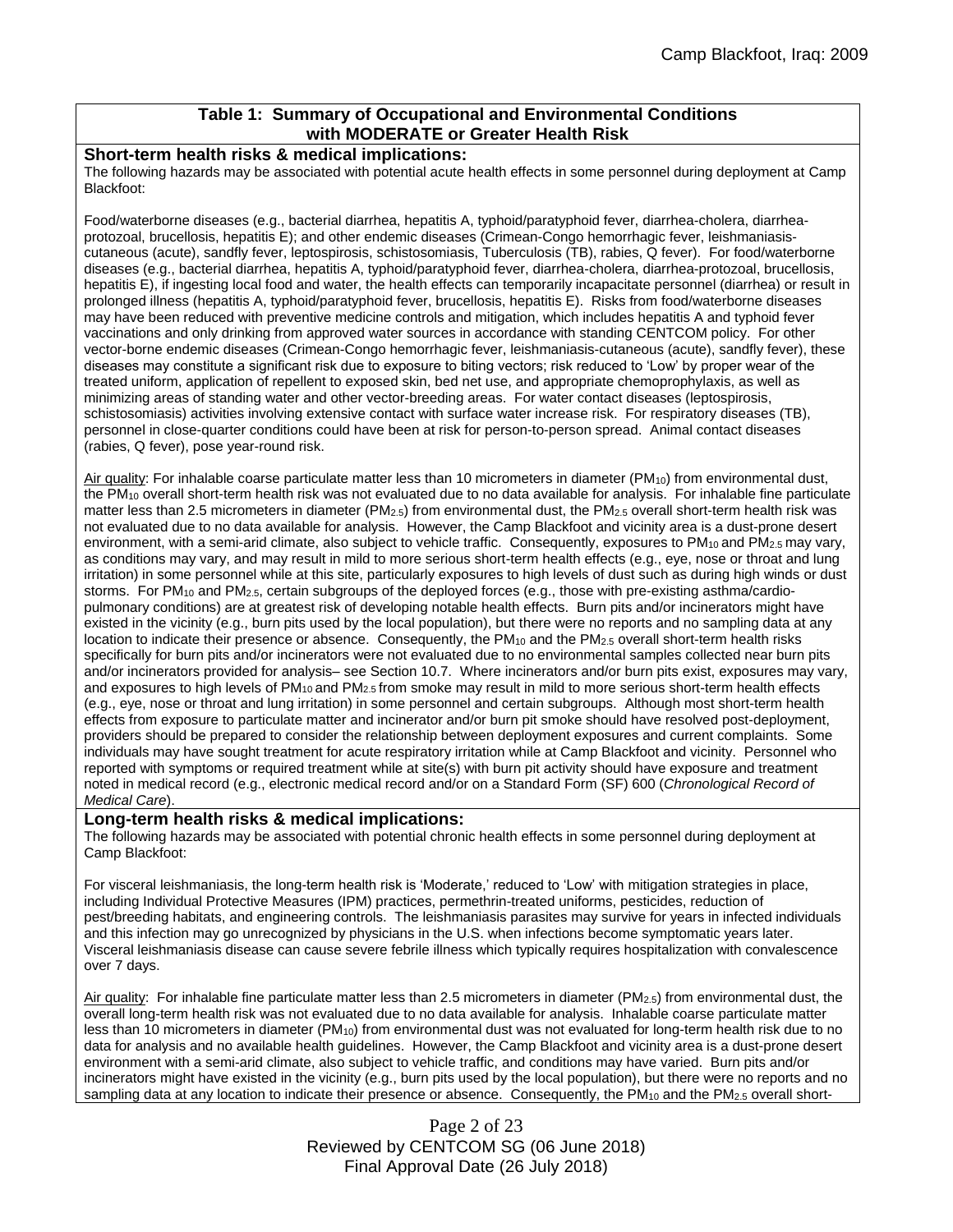term health risks specifically for burn pits and/or incinerators were not evaluated due to no environmental samples collected near burn pits and/or incinerators provided for analysis– see Section 10.7. Where incinerators and/or burn pits exist, exposures may vary, as conditions may have varied. For inhalational exposure to high levels of dust containing PM<sub>10</sub> and PM2.5, such as during high winds or dust storms, and for exposures to incinerator and/or burn pit smoke, it is considered possible that some otherwise healthy personnel, who were exposed for a long-term period to dust and particulate matter, could develop certain health conditions (e.g., reduced lung function, cardiopulmonary disease). Personnel with a history of asthma or cardiopulmonary disease could potentially be more likely to develop such chronic health conditions. While the dust and particulate matter exposures and exposures to burn pits are acknowledged, at this time there were no specific recommended, post-deployment medical surveillance evaluations or treatments. Providers should still consider overall individual health status (e.g., any underlying conditions/susceptibilities) and any potential unique individual exposures (such as burn pits/barrels, incinerators, occupational or specific personal dosimeter data) when assessing individual concerns. Certain individuals may need to be followed/evaluated for specific occupational exposures/injuries (e.g., annual audiograms as part of the medical surveillance for those enrolled in the Hearing Conservation Program; and personnel covered by Respiratory Protection Program and/or Hazardous Waste/Emergency Responders Medical Surveillance).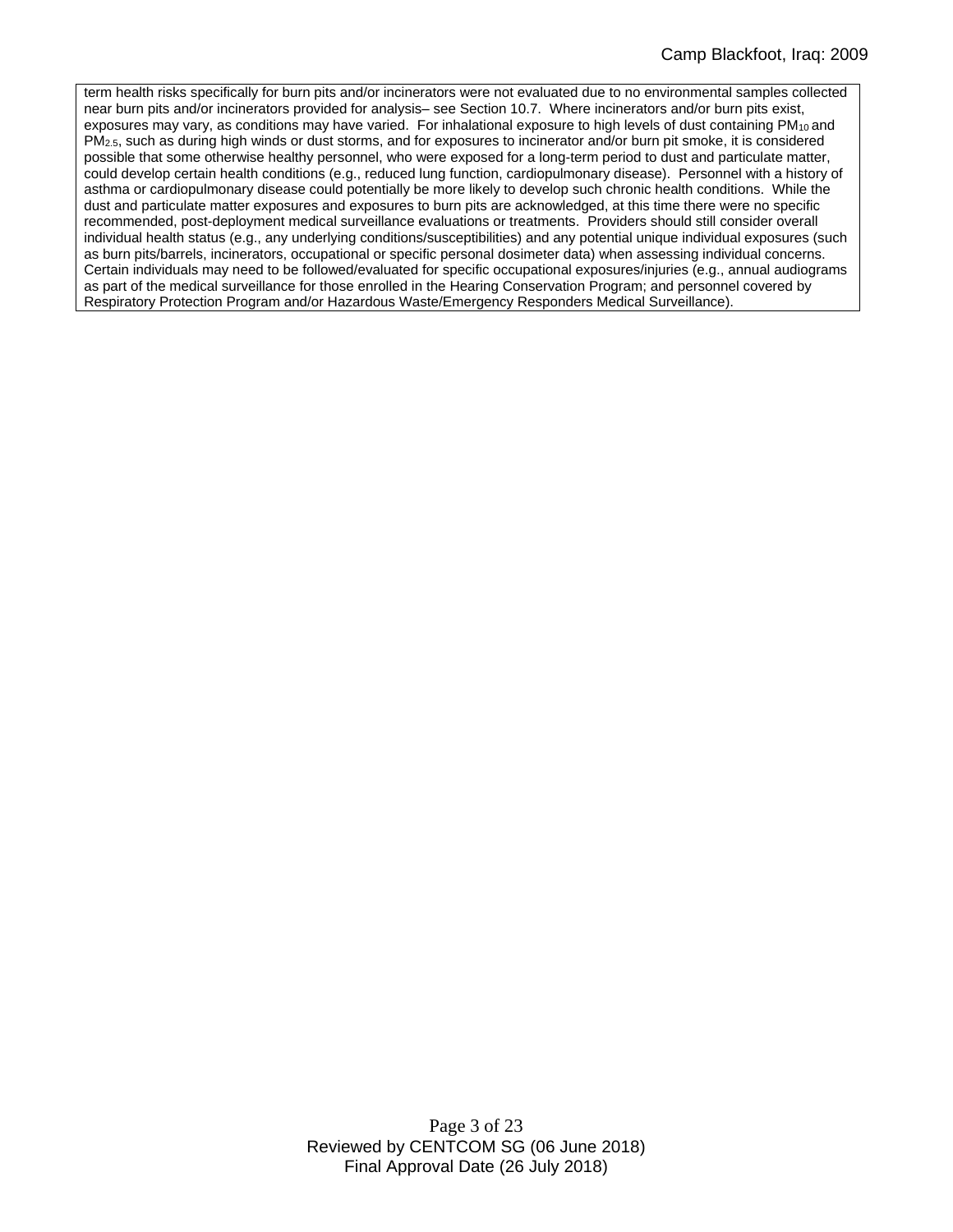| Source of<br><b>Identified Health</b><br>Risk <sup>3</sup>                                | Unmitigated Health Risk Estimate <sup>4</sup>                                                                                                                                                                                                                                                                                                                                                                                                                                                                                                                                                                                                                                                                                                                                                              | <b>Control Measures</b><br>Implemented                                                                                                                                                                          | Residual Health Risk Estimate <sup>4</sup>                                                                                                                                                                                                                                                                                                                                                                                                                                                                                                                                                                                                                                                                                                                                                                 |
|-------------------------------------------------------------------------------------------|------------------------------------------------------------------------------------------------------------------------------------------------------------------------------------------------------------------------------------------------------------------------------------------------------------------------------------------------------------------------------------------------------------------------------------------------------------------------------------------------------------------------------------------------------------------------------------------------------------------------------------------------------------------------------------------------------------------------------------------------------------------------------------------------------------|-----------------------------------------------------------------------------------------------------------------------------------------------------------------------------------------------------------------|------------------------------------------------------------------------------------------------------------------------------------------------------------------------------------------------------------------------------------------------------------------------------------------------------------------------------------------------------------------------------------------------------------------------------------------------------------------------------------------------------------------------------------------------------------------------------------------------------------------------------------------------------------------------------------------------------------------------------------------------------------------------------------------------------------|
| <b>AIR</b>                                                                                |                                                                                                                                                                                                                                                                                                                                                                                                                                                                                                                                                                                                                                                                                                                                                                                                            |                                                                                                                                                                                                                 |                                                                                                                                                                                                                                                                                                                                                                                                                                                                                                                                                                                                                                                                                                                                                                                                            |
| Particulate<br>matter less than<br>10 micrometers<br>in diameter<br>$(PM_{10})$           | Short-term: No data were available for<br>analysis to characterize short-term<br>health risk. Daily levels vary, acute<br>health effects are (e.g., upper<br>respiratory tract irritation) more<br>pronounced during days with elevated<br>PM levels. More serious effects are<br>possible in susceptible persons (e.g.,<br>those with asthma/pre-existing<br>respiratory diseases).                                                                                                                                                                                                                                                                                                                                                                                                                       | Limiting strenuous<br>physical activities when air<br>quality is especially poor;<br>and actions such as<br>closing tent flaps,<br>windows, and doors.                                                          | Short-term: No data were available for<br>analysis to characterize short-term<br>health risk. Daily levels vary, acute<br>health effects (e.g., upper respiratory<br>tract irritation) more pronounced during<br>days with elevated PM levels. More<br>serious effects are possible in<br>susceptible persons (e.g., those with<br>asthma/pre-existing respiratory<br>diseases).                                                                                                                                                                                                                                                                                                                                                                                                                           |
|                                                                                           | Long-term: No health guidelines                                                                                                                                                                                                                                                                                                                                                                                                                                                                                                                                                                                                                                                                                                                                                                            |                                                                                                                                                                                                                 | Long-term: No health guidelines                                                                                                                                                                                                                                                                                                                                                                                                                                                                                                                                                                                                                                                                                                                                                                            |
| Particulate<br>matter less than<br>2.5 micrometers<br>in diameter<br>(PM <sub>2.5</sub> ) | Short-term: No data were available for<br>analysis to characterize short-term<br>health risk. Because Camp Blackfoot<br>is situated in a dusty, semi-arid desert<br>environment, a majority of the time<br>mild acute (short-term) health effects<br>are anticipated. Elevated levels may<br>produce mild eye, nose, or throat<br>irritation in some personnel and pre-<br>existing health conditions (e.g.,<br>asthma, or cardiopulmonary diseases)<br>may be exacerbated.<br>Long-term: No data were available for<br>analysis to characterize long-term<br>health risk. A small percentage of<br>personnel may be at increased risk for<br>developing chronic conditions,<br>particularly those more susceptible to<br>acute effects (e.g., those with<br>asthma/pre-existing respiratory<br>diseases). | Limiting strenuous<br>physical activities when air<br>quality is especially poor;<br>taking actions such as<br>closing tent flaps,<br>windows, and doors.                                                       | Short-term: No data were available for<br>analysis to characterize short-term<br>health risk. Because Camp Blackfoot<br>is situated in a dusty, semi-arid desert<br>environment, a majority of the time<br>mild acute (short-term) health effects<br>are anticipated. Elevated levels may<br>produce mild eye, nose, or throat<br>irritation in some personnel and pre-<br>existing health conditions (e.g.,<br>asthma, or cardiopulmonary diseases)<br>may be exacerbated.<br>Long-term: No data were available for<br>analysis to characterize long-term<br>health risk. A small percentage of<br>personnel may be at increased risk for<br>developing chronic conditions,<br>particularly those more susceptible to<br>acute effects (e.g., those with<br>asthma/pre-existing respiratory<br>diseases). |
| <b>ENDEMIC</b>                                                                            |                                                                                                                                                                                                                                                                                                                                                                                                                                                                                                                                                                                                                                                                                                                                                                                                            |                                                                                                                                                                                                                 |                                                                                                                                                                                                                                                                                                                                                                                                                                                                                                                                                                                                                                                                                                                                                                                                            |
| <b>DISEASE</b><br>Foodborne/<br>Waterborne (e.g.,<br>diarrhea-<br>bacteriological)        | Short-term: Variable; High (bacterial<br>diarrhea, hepatitis A, typhoid fever) to<br>Moderate (diarrhea-cholera, diarrhea-<br>protozoal, brucellosis, hepatitis E). If<br>local food/water were consumed, the<br>health effects can temporarily<br>incapacitate personnel (diarrhea) or<br>result in prolonged illness (Hepatitis A,<br>Typhoid fever, Brucellosis, Hepatitis<br>E).                                                                                                                                                                                                                                                                                                                                                                                                                       | Preventive measures<br>include hepatitis A and<br>typhoid fever vaccination<br>and consumption of food<br>and water only from<br>approved sources.                                                              | Short-term: Low to none                                                                                                                                                                                                                                                                                                                                                                                                                                                                                                                                                                                                                                                                                                                                                                                    |
|                                                                                           | Long-term: None identified                                                                                                                                                                                                                                                                                                                                                                                                                                                                                                                                                                                                                                                                                                                                                                                 |                                                                                                                                                                                                                 | Long-term: None identified                                                                                                                                                                                                                                                                                                                                                                                                                                                                                                                                                                                                                                                                                                                                                                                 |
| Arthropod Vector-<br>Borne                                                                | Short-term: Variable, Moderate for<br>leishmaniasis-cutaneous, Crimean-<br>Congo hemorrhagic fever, and sandfly<br>fever; Low for sindbis, rickettsioses-<br>tickborne, typhus-fleaborne and West<br>Nile fever.                                                                                                                                                                                                                                                                                                                                                                                                                                                                                                                                                                                           | Preventive measures<br>include proper wear of<br>treated uniform,<br>application of repellent to<br>exposed skin, bed net<br>use, minimizing areas of<br>standing water and<br>appropriate<br>chemoprophylaxis. | Short-term: Low                                                                                                                                                                                                                                                                                                                                                                                                                                                                                                                                                                                                                                                                                                                                                                                            |
|                                                                                           | Long-term: Moderate for<br>Leishmaniasis-visceral infection.                                                                                                                                                                                                                                                                                                                                                                                                                                                                                                                                                                                                                                                                                                                                               |                                                                                                                                                                                                                 | Long-term: Low                                                                                                                                                                                                                                                                                                                                                                                                                                                                                                                                                                                                                                                                                                                                                                                             |

# **Table 2. Population-Based Health Risk Estimates –Camp Blackfoot 1, 2**

Page 4 of 23 Reviewed by CENTCOM SG (06 June 2018) Final Approval Date (26 July 2018)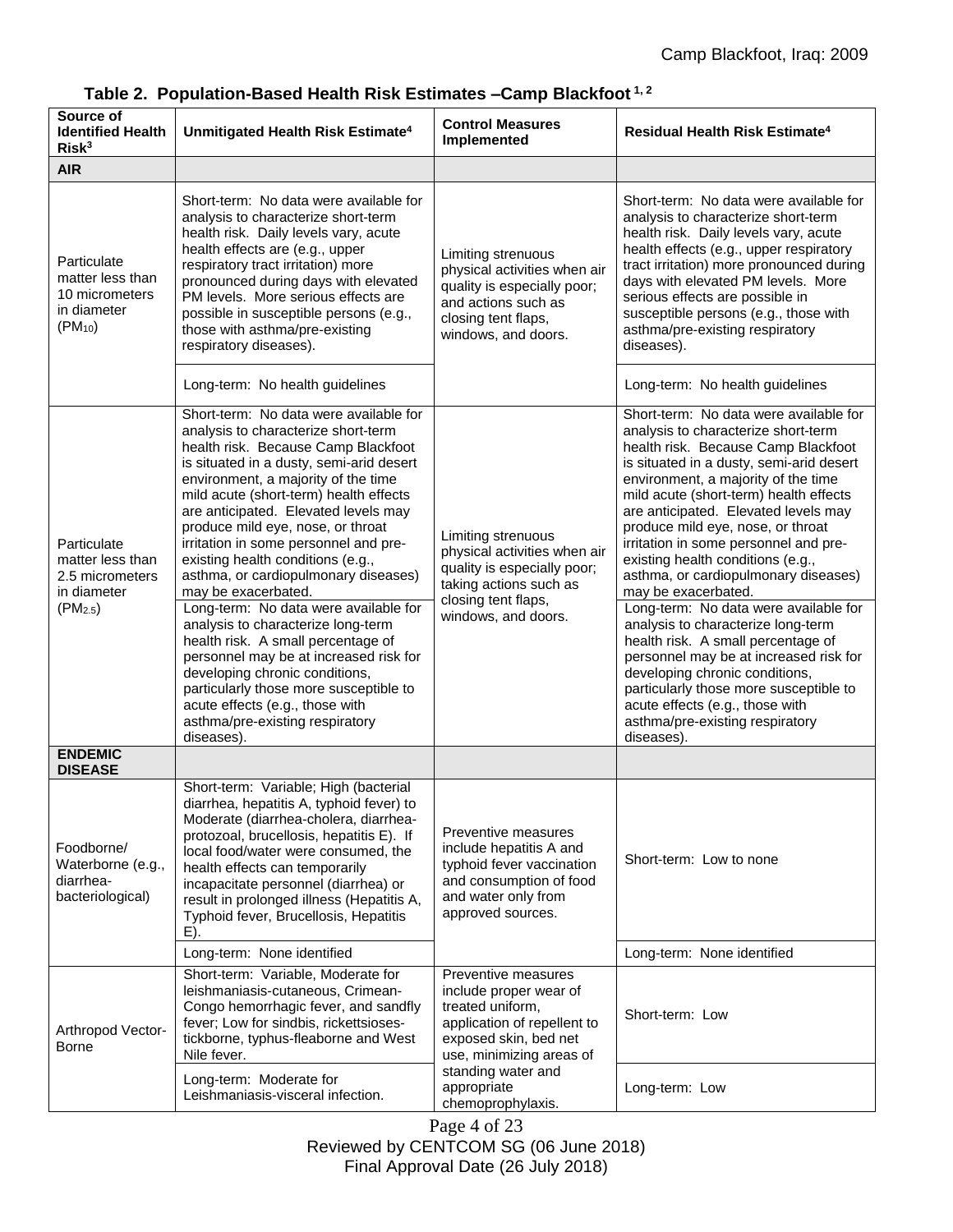| Source of<br><b>Identified Health</b><br>Risk <sup>3</sup> | Unmitigated Health Risk Estimate <sup>4</sup>                                                                                                                                                                     | <b>Control Measures</b><br>Implemented                                                                                                                                                                                                                                                                  | Residual Health Risk Estimate <sup>4</sup>                                                                                                                                                                        |
|------------------------------------------------------------|-------------------------------------------------------------------------------------------------------------------------------------------------------------------------------------------------------------------|---------------------------------------------------------------------------------------------------------------------------------------------------------------------------------------------------------------------------------------------------------------------------------------------------------|-------------------------------------------------------------------------------------------------------------------------------------------------------------------------------------------------------------------|
| <b>Water-Contact</b><br>(e.g., wading,<br>swimming)        | Short-term: Moderate for leptospirosis<br>and schistosomiasis                                                                                                                                                     | Recreational swimming in<br>surface waters not likely in<br>this area of Iraq during<br>this time period.                                                                                                                                                                                               | Short-term: Low for leptospirosis and<br>schistosomiasis.                                                                                                                                                         |
|                                                            | Long-term: None identified                                                                                                                                                                                        |                                                                                                                                                                                                                                                                                                         | Long-term: No data available                                                                                                                                                                                      |
| Respiratory                                                | Short-term: Variable; Moderate for<br>tuberculosis (TB) to Low for<br>meningococcal meningitis and Middle<br>East respiratory syndrome coronavirus<br>(MERS-CoV).                                                 | Providing adequate living<br>and work space; medical<br>screening.                                                                                                                                                                                                                                      | Short-term: Low                                                                                                                                                                                                   |
|                                                            | Long-term: None identified                                                                                                                                                                                        |                                                                                                                                                                                                                                                                                                         | Long-term: No data available                                                                                                                                                                                      |
| <b>Animal Contact</b>                                      | Short-term: Variable; Moderate for<br>rabies, Q-fever to Low for anthrax, and<br>avian influenza.                                                                                                                 | Prohibiting contact with,<br>adoption, or feeding of<br>feral animals IAW U.S.                                                                                                                                                                                                                          | Short-term: Low                                                                                                                                                                                                   |
|                                                            | Long-term: Low (Rabies)                                                                                                                                                                                           | <b>Central Command</b><br>(CENTCOM) General<br>Order (GO) 1C. Risks are<br>further reduced in the<br>event of assessed contact<br>by prompt post-exposure<br>rabies prophylaxis IAW<br>The Center for Disease<br>Control's (CDC) Advisory<br>Committee on<br><b>Immunization Practices</b><br>quidance. | Long-term: No data available                                                                                                                                                                                      |
| Soil-transmitted                                           | Short-term: Low for soil transmitted<br>helminthes (hookworm,<br>strongyloidiasis, cutaneous larva<br>migrans).                                                                                                   | Risk is further reduced by<br>limiting exposure to soil<br>contaminated with human<br>or animal feces (including<br>sleeping on bare ground<br>and walking barefoot).                                                                                                                                   | Short-term: Low                                                                                                                                                                                                   |
|                                                            | Long-term: No data available                                                                                                                                                                                      |                                                                                                                                                                                                                                                                                                         | Long-term: No data available                                                                                                                                                                                      |
| <b>VENOMOUS</b><br><b>ANIMAL/</b><br><b>INSECTS</b>        |                                                                                                                                                                                                                   |                                                                                                                                                                                                                                                                                                         |                                                                                                                                                                                                                   |
| Snakes,<br>scorpions, and<br>spiders                       | Short-term: Low; If encountered,<br>effects of venom vary with species<br>from mild localized swelling (e.g.,<br>maurus) to potentially lethal effects<br>(e.g. V. albicormuta).                                  | Risk further reduced by<br>avoiding contact, proper<br>wear of uniform<br>(especially footwear), and<br>proper and timely<br>treatment.                                                                                                                                                                 | Short-term: Low; If encountered,<br>effects of venom vary with species<br>from mild localized swelling (e.g.,<br>maurus) to potentially lethal effects<br>(e.g. V. albicormuta).                                  |
|                                                            | Long-term: None idientified                                                                                                                                                                                       |                                                                                                                                                                                                                                                                                                         | Long-term: No data available                                                                                                                                                                                      |
| <b>HEAT/COLD</b><br><b>STRESS</b>                          |                                                                                                                                                                                                                   |                                                                                                                                                                                                                                                                                                         |                                                                                                                                                                                                                   |
| Heat                                                       | Short-term: Not evaluated                                                                                                                                                                                         |                                                                                                                                                                                                                                                                                                         | Short-term: Not evaluated                                                                                                                                                                                         |
|                                                            | Long-term: Low; However, the risk<br>may be greater to certain susceptible<br>persons-those older (i.e., greater than<br>45 years), in lesser physical shape, or<br>with underlying medical/health<br>conditions. | Work-rest cycles, proper<br>hydration and nutrition,<br>and Wet Bulb Globe<br>Temperature (WBGT)<br>monitoring.                                                                                                                                                                                         | Long-term: Low; However, the risk<br>may be greater to certain susceptible<br>persons-those older (i.e., greater than<br>45 years), in lesser physical shape, or<br>with underlying medical/health<br>conditions. |
|                                                            | Short-term: Not evaluated.                                                                                                                                                                                        | Risks from cold stress<br>reduced with protective                                                                                                                                                                                                                                                       | Short-term: Not evaluated.                                                                                                                                                                                        |
| Cold                                                       | Long-term: Low; Long-term health<br>implications from cold injuries are rare<br>but can occur, especially from more<br>serious injuries such as frost bite.                                                       | measures such as use of<br>the buddy system, limiting<br>exposure during cold<br>weather, proper hydration<br>and nutrition, and proper<br>wear of issued protective<br>clothing.                                                                                                                       | Long-term: Low; Long-term health<br>implications from cold injuries are rare<br>but can occur, especially from more<br>serious injuries such as frost bite.                                                       |
|                                                            |                                                                                                                                                                                                                   |                                                                                                                                                                                                                                                                                                         |                                                                                                                                                                                                                   |

Page 5 of 23 Reviewed by CENTCOM SG (06 June 2018) Final Approval Date (26 July 2018)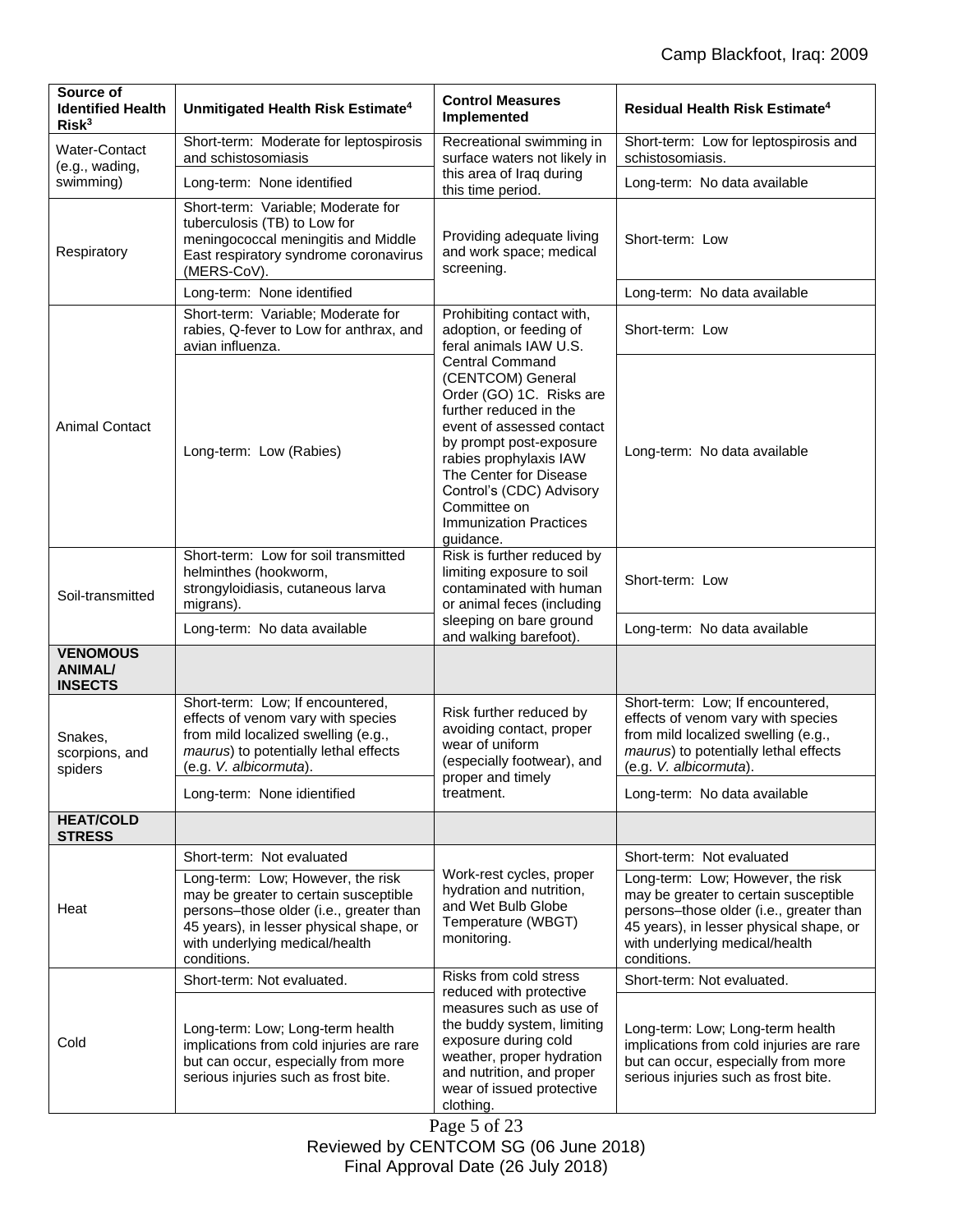| Source of<br><b>Identified Health</b><br>Risk <sup>3</sup> | Unmitigated Health Risk Estimate <sup>4</sup>                                                                                                                                                                                                                                                                                                                                                                                                                                                                                                                                                                                                                                                                                                                                                                                                                                                                                                                                                                                                                                                                                                                                                                                                                                                                                                                                                                                                                                                                                                                                                                                                | <b>Control Measures</b><br>Implemented                                                                                                                                                                                                                                                                                                                                     | <b>Residual Health Risk Estimate<sup>4</sup></b>                                                                                                                                                                                                                                                                                                                                                                                                                                                                                                                                                                                                                                                                                                                                                                                                                                                                                                                                                                                                                                                                                                                                                                                                                                                                                                                                                                                                                                                                                                                                                                                     |
|------------------------------------------------------------|----------------------------------------------------------------------------------------------------------------------------------------------------------------------------------------------------------------------------------------------------------------------------------------------------------------------------------------------------------------------------------------------------------------------------------------------------------------------------------------------------------------------------------------------------------------------------------------------------------------------------------------------------------------------------------------------------------------------------------------------------------------------------------------------------------------------------------------------------------------------------------------------------------------------------------------------------------------------------------------------------------------------------------------------------------------------------------------------------------------------------------------------------------------------------------------------------------------------------------------------------------------------------------------------------------------------------------------------------------------------------------------------------------------------------------------------------------------------------------------------------------------------------------------------------------------------------------------------------------------------------------------------|----------------------------------------------------------------------------------------------------------------------------------------------------------------------------------------------------------------------------------------------------------------------------------------------------------------------------------------------------------------------------|--------------------------------------------------------------------------------------------------------------------------------------------------------------------------------------------------------------------------------------------------------------------------------------------------------------------------------------------------------------------------------------------------------------------------------------------------------------------------------------------------------------------------------------------------------------------------------------------------------------------------------------------------------------------------------------------------------------------------------------------------------------------------------------------------------------------------------------------------------------------------------------------------------------------------------------------------------------------------------------------------------------------------------------------------------------------------------------------------------------------------------------------------------------------------------------------------------------------------------------------------------------------------------------------------------------------------------------------------------------------------------------------------------------------------------------------------------------------------------------------------------------------------------------------------------------------------------------------------------------------------------------|
| <b>Unique</b><br>Incidents/<br><b>Concerns</b>             |                                                                                                                                                                                                                                                                                                                                                                                                                                                                                                                                                                                                                                                                                                                                                                                                                                                                                                                                                                                                                                                                                                                                                                                                                                                                                                                                                                                                                                                                                                                                                                                                                                              |                                                                                                                                                                                                                                                                                                                                                                            |                                                                                                                                                                                                                                                                                                                                                                                                                                                                                                                                                                                                                                                                                                                                                                                                                                                                                                                                                                                                                                                                                                                                                                                                                                                                                                                                                                                                                                                                                                                                                                                                                                      |
| <b>Burn Pits</b>                                           | Short-term: Burn pits and/or<br>incinerators might have existed at or<br>near Camp Blackfoot (for example,<br>burn pits used by the local population);<br>however, there are no reports or<br>sampling data to indicate their<br>presence or absence. Consequently,<br>the $PM_{10}$ and the $PM_{2.5}$ overall short-<br>term health risks specifically for burn<br>pits were not evaluated – see Section<br>10.7. A majority of the time mild acute<br>(short term) health effects are<br>anticipated; certain peak levels may<br>produce mild eye, nose, or throat<br>irritation in some personnel and pre-<br>existing health conditions (e.g.,<br>asthma, or cardiopulmonary diseases)<br>may be exacerbated.<br>Long-term: Burn pits and/or<br>incinerators might have existed at<br>Camp Blackfoot (for example, burn pits<br>used by the local population);<br>however, there are no reports or<br>sampling data to indicate their<br>presence or absence. Consequently,<br>the PM <sub>10</sub> and the PM <sub>2.5</sub> overall long-<br>term health risks specifically for burn<br>pits were not evaluated - see Section<br>10.7. Exposure to burn pit smoke is<br>variable. Exposure to high levels of<br>$PM_{10}$ and $PM_{2.5}$ in the smoke may be<br>associated with some otherwise<br>healthy personnel, who were exposed<br>for a long-term period, possibly<br>developing certain health conditions<br>(e.g., reduced lung function,<br>cardiopulmonary disease). Personnel<br>with a history of asthma or<br>cardiopulmonary disease could<br>potentially be more likely to develop<br>such chronic health conditions. | Risks reduced by limiting<br>strenuous physical<br>activities when air quality<br>was especially poor; and<br>action such as closing tent<br>flaps, windows, and doors.<br>Other control measures<br>included locating burn pits<br>downwind of camps,<br>increased distance from<br>troop populations, and<br>improved waste<br>segregation and<br>management techniques. | Short-term: Burn pits and/or<br>incinerators might have existed at<br>Camp Blackfoot (for example, burn pits<br>used by the local population);<br>however, there are no reports or<br>sampling data to indicate their<br>presence or absence. Consequently,<br>the $PM_{10}$ and the $PM_{2.5}$ overall short-<br>term health risks specifically for burn<br>pits were not evaluated – see Section<br>10.7. A majority of the time mild acute<br>(short term) health effects are<br>anticipated; certain peak levels may<br>produce mild eye, nose, or throat<br>irritation in some personnel and pre-<br>existing health conditions (e.g.,<br>asthma, or cardiopulmonary diseases)<br>may be exacerbated.<br>Long-term: Burn pits and/or<br>incinerators might have existed at<br>Camp Blackfoot (for example, burn pits<br>used by the local population);<br>however, there are no reports or<br>sampling data to indicate their<br>presence or absence. Consequently,<br>the PM <sub>10</sub> and the PM <sub>2.5</sub> overall long-<br>term health risks specifically for burn<br>pits were not evaluated - see Section<br>10.7. Exposure to burn pit smoke is<br>variable. Exposure to high levels of<br>$PM_{10}$ and $PM_{2.5}$ in the smoke may be<br>associated with some otherwise<br>healthy personnel, who were exposed<br>for a long-term period, possibly<br>developing certain health conditions<br>(e.g., reduced lung function,<br>cardiopulmonary disease). Personnel<br>with a history of asthma or<br>cardiopulmonary disease could<br>potentially be more likely to develop<br>such chronic health conditions. |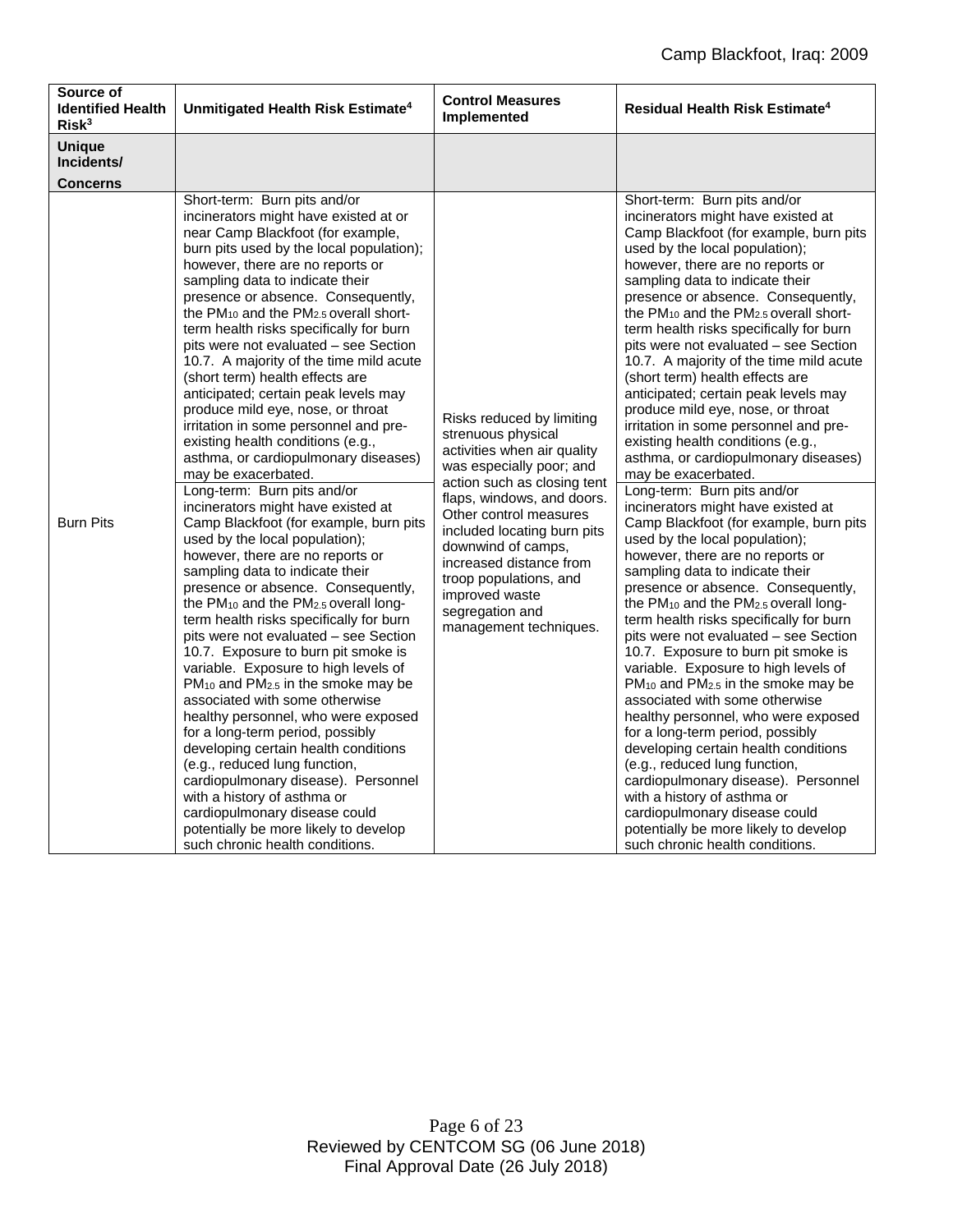| Source of<br>Identified Health<br>Risk <sup>3</sup> | <b>Unmitigated Health Risk Estimate</b> <sup>4</sup> | <b>Control Measures</b><br>Implemented | <b>Residual Health Risk Estimate<sup>4</sup></b> |
|-----------------------------------------------------|------------------------------------------------------|----------------------------------------|--------------------------------------------------|
|-----------------------------------------------------|------------------------------------------------------|----------------------------------------|--------------------------------------------------|

<sup>1</sup>This Summary Table provides a qualitative estimate of population-based short- and long-term health risks associated with the occupational environment conditions at Camp Blackfoot and or Iraq. It does not represent an individual exposure profile. Actual individual exposures and health effects depend on many variables. For example, while a chemical may have been present in the environment, if a person did not inhale, ingest, or contact a specific dose of the chemical for adequate duration and frequency, then there may have been no health risk. Alternatively, a person at a specific location may have experienced a unique exposure which could result in a significant individual exposure. Any such person seeking medical care should have their specific exposure documented in an SF600.

 ${}^{2}$ This assessment is based on specific environmental sampling data and reports obtained in 2009. Sampling locations are assumed to be representative of exposure points for the camp population but may not reflect all the fluctuations in environmental quality or capture unique exposure incidents.

<sup>3</sup>This Summary Table is organized by major categories of identified sources of health risk. It only lists those sub-categories specifically identified and addressed at either Camp Blackfoot or Iraq (when location specific information was not available). The health risks are presented as Low, Moderate, High or Extremely High for both acute and chronic health effects. The health risk level is based on an assessment of both the potential severity of the health effects that could be caused and probability of the exposure that would produce such health effects. Details can be obtained from the Army Public Health Center (APHC). Where applicable, "None Identified" is used when though a potential exposure is identified, and no health risks of either a specific acute or chronic health effects are determined. More detailed descriptions of OEH exposures that are evaluated but determined to pose no health risk are discussed in the following sections of this report.

<sup>4</sup>Health risks in this Summary Table are based on quantitative surveillance thresholds (e.g., endemic disease rates; host/vector/pathogen surveillance) or screening levels, e.g., Military Exposure Guidelines (MEGs) for chemicals*.* Some previous assessment reports may provide slightly inconsistent health risk estimates because quantitative criteria such as MEGs may have changed since the samples were originally evaluated and/or because this assessment makes use of all historic site data while previous reports may have only been based on a select few samples.

# **1 Discussion of Health Risks at Camp Blackfoot, Iraq by Source**

The following sections provide additional information about the OEH conditions summarized above. All risk assessments were performed using the methodology described in the U.S. Army Public Health Command Technical Guide 230, *Environmental Health Risk Assessment and Chemical Exposure Guidelines for Deployed Military Personnel* (Reference 4). All OEH risk estimates represent residual risk after accounting for preventive controls in place. Occupational exposures and exposures to endemic diseases are greatly reduced by preventive measures. For environmental exposures related to airborne dust, there are limited preventive measures available, and available measures have little efficacy in reducing exposure to ambient conditions.

# **2 Air**

#### 2.1 Site-Specific Sources Identified

Although the exact location of Camp Blackfoot is unknown, Iraq is a dusty, semi-arid desert environment. Inhalational exposure to high levels of dust and particulate matter, such as during high winds or dust storms, may result in mild to more serious short-term health effects (e.g., eye, nose or throat and lung irritation) in some personnel. Additionally, certain subgroups of the deployed forces (e.g., those with pre-existing asthma/cardio pulmonary conditions) are at greatest risk of developing notable health effects.

#### 2.2 Particulate matter

Particulate matter (PM) is a complex mixture of extremely small particles suspended in the air. The PM includes solid particles and liquid droplets emitted directly into the air by sources such as: power plants, motor vehicles, aircraft, generators, construction activities, fires, and natural windblown dust. The PM can include sand, soil, metals, volatile organic compounds (VOC), allergens, and other compounds such as nitrates or sulfates that are formed by condensation or transformation of combustion exhaust. The PM composition and particle size vary considerably depending on the source. Generally, PM of health concern is divided into two fractions:  $PM_{10}$ , which includes coarse particles with a diameter of 10 micrometers or less, and fine particles less than 2.5 micrometers ( $PM_{2.5}$ ),

> Page 7 of 23 Reviewed by CENTCOM SG (06 June 2018) Final Approval Date (26 July 2018)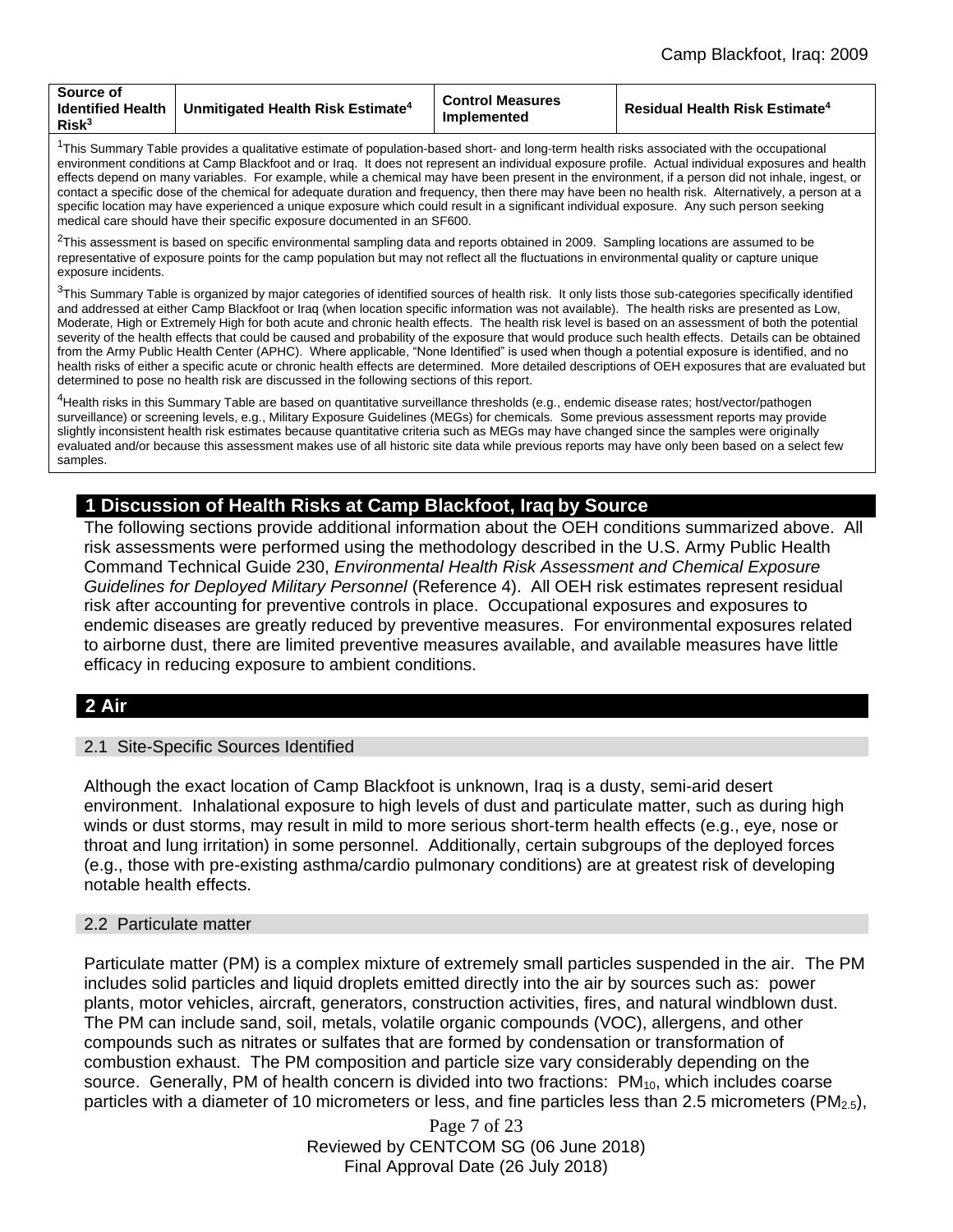which can reach the deepest regions of the lungs when inhaled. Exposure to excessive PM is linked to a variety of potential health effects.

2.3 Particulate matter, less than10 micrometers  $(PM_{10})$ 

2.3.1 Exposure Guidelines:

Short Term (24-hour)  $PM_{10}$  (micrograms per cubic meter, μg/m<sup>3</sup>):

- 
- Marginal MEG = 420
- Critical MEG = 600

Long-term  $PM_{10}$  MEG ( $\mu$ g/m<sup>3</sup>):

• Negligible MEG = 250 **COVERS** 10 **COVERS** 10 Not defined and not available.

2.3.2 Sample data/Notes:

A total of three Deployable Particulate Sampler (DPS) systems air samples were collected from 21-23 April 2009 at Camp Blackfoot. For unknown reasons, PM<sub>10</sub> was not reported.

2.3.3 Short-term health risks:

# **Not evaluated.**

2.3.4 Long-term health risk:

**Not Evaluated-no available health guidelines**. The U.S. Environmental Protection Agency (EPA) has retracted its long-term standard (National Ambient Air Quality Standards, NAAQS) for  $PM_{10}$  due to an inability to clearly link chronic health effects with chronic  $PM_{10}$  exposure levels.

2.4 Particulate Matter, less than 2.5 *micrometers* (PM2.5)

2.4.1 Exposure Guidelines:

Short-Term (24-hour)  $PM<sub>2.5</sub>$  ( $\mu$ g/m<sup>3</sup>):

- 
- 
- Critical MEG = 500

2.4.2 Sample data/Notes:

No valid  $PM<sub>2.5</sub>$  air samples were available for analysis.

2.4.3 Short- and Long-term health risks:

# **Not evaluated.**

#### 2.5 Airborne Metals

2.5.1 Sample data/Notes:

A total of three valid airborne metal samples were collected and analyzed from 21-23 April 2017 at Camp Blackfoot. All three samples were taken at the dining facility. Chromium, lead, manganese and

> Page 8 of 23 Reviewed by CENTCOM SG (06 June 2018) Final Approval Date (26 July 2018)

): Long-term (1year)  $PM_{2.5}$  MEGs ( $\mu$ g/m<sup>3</sup>):

- Negligible MEG = 65 Negligible MEG = 15
- Marginal MEG =  $250$   $\bullet$  Marginal MEG =  $65$ .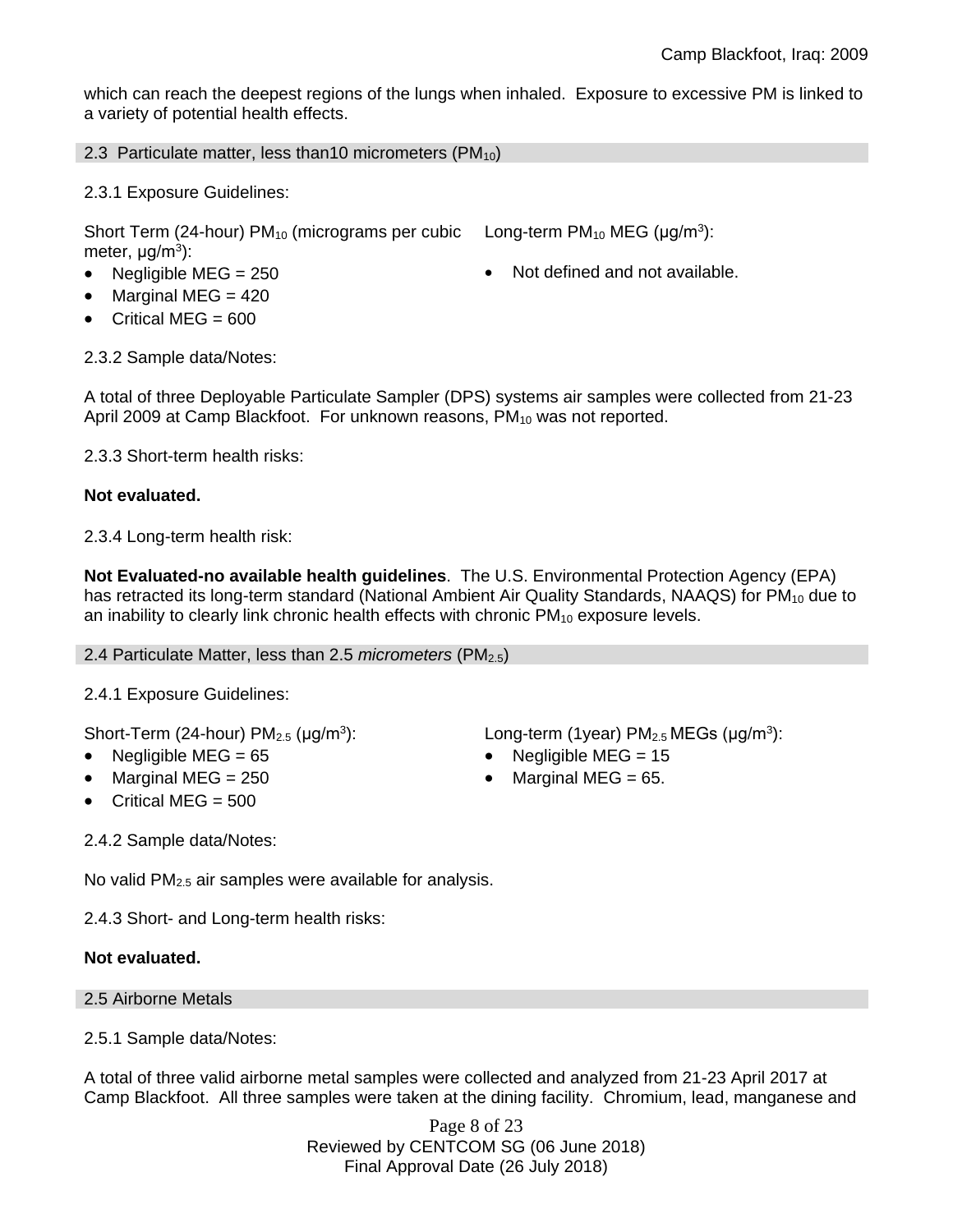nickel were the only analyzed metals detected and all concentrations were below the 1 year negligible MEG.

2.5.2 Short- and Long-term health risks:

#### **Not enough data were available to evaluate a short or long term health risk.**

- 2.6 Volatile Organic Compounds (VOC)
- 2.6.1 Sample data/Notes:

The health risk assessment is based on average and peak concentrations of eight valid volatile organic chemical (VOC) air samples collected from 21-23 April 2009, and the likelihood of exposure. None of the analyzed VOC pollutants were found at concentrations above short or long-term negligible MEGs.

2.6.2 Short- and long-term health risks:

**None identified based on the available sampling data.** No parameters exceeded the 1-year Negligible MEGs.

# **3 Soil**

3.1 Site-Specific Sources Identified

3.2 Sample data/Notes:

One valid discreet surface soil sample was collected near a generator on 23 April 2009 to assess OEH health risk to deployed personnel. The primary soil contamination exposure pathways are dermal contact and dust inhalation. Typical parameters analyzed for included: semi volatile organic compounds (SVOCs), heavy metals, polychlorinated biphenyls (PCBs), pesticides, and herbicides. For the risk assessment, personnel are assumed to remain at this location for greater than 1 year. No chemicals were detected above the 1 year negligible MEG.

3.3 Short-term health risk:

**Not an identified source of health risk**. Currently, sampling data for soil are not evaluated for shortterm (acute) health risks**.**

3.4 Long-term health risk:

**None identified based on available sample data.** No parameters exceeded its 1-year Negligible MEGs.

# **4 Water**

In order to assess the health risk to U.S. personnel from exposure to water in theater, the APHC identified the most probable exposure pathways. These are based on the administrative information provided on the field data sheets submitted with the samples taken over the time period being evaluated. Therefore, untreated samples are not assessed as potential health hazards. It is assumed that 100% of all U.S. personnel at Camp Blackfoot will be directly exposed to reverse osmosis water purification unit (ROWPU) treated, disinfected fresh bulk water, bottled water, and untreated well water

> Page 9 of 23 Reviewed by CENTCOM SG (06 June 2018) Final Approval Date (26 July 2018)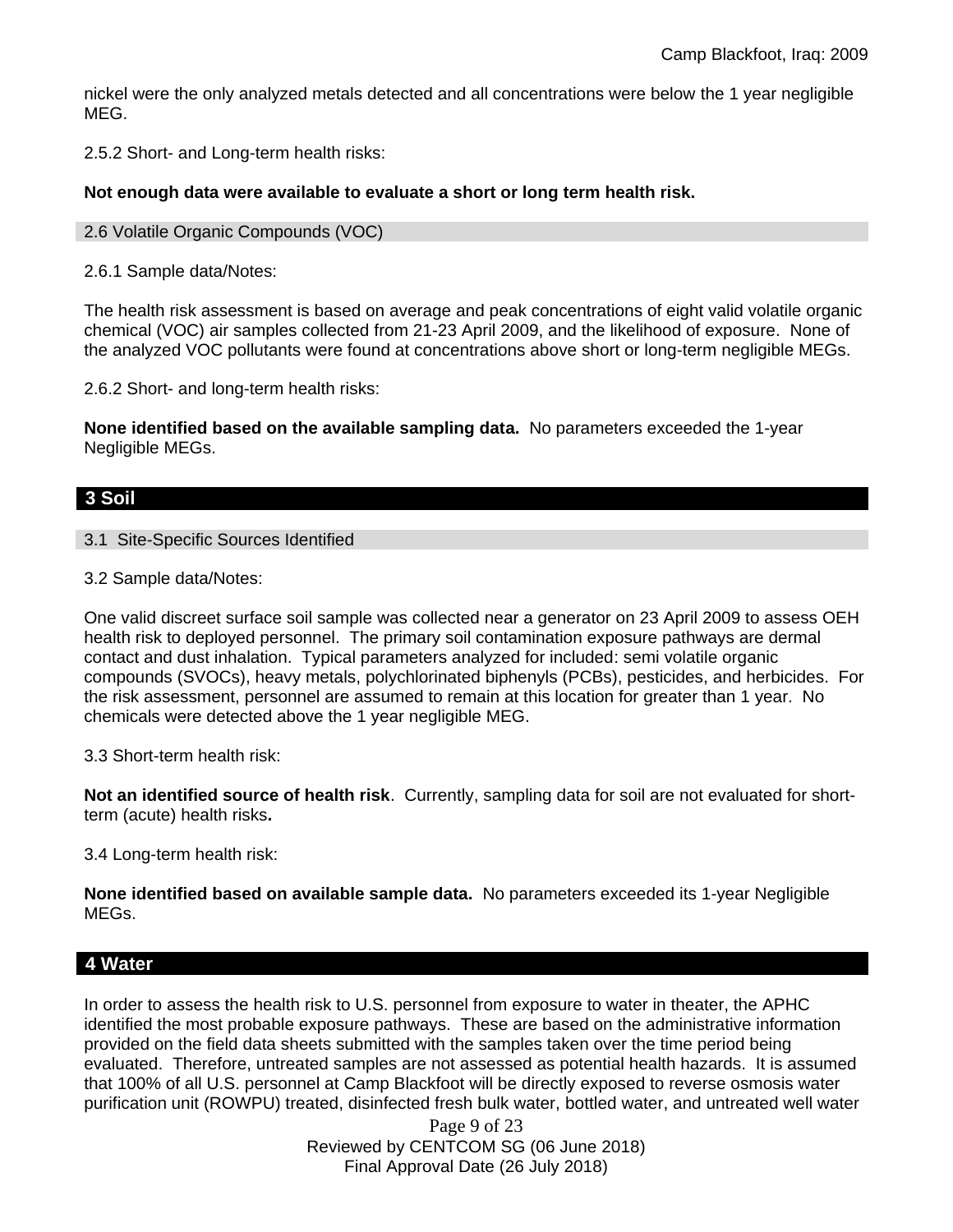since this classification of water is primarily used for personal hygiene, showering, cooking, and for use at vehicle wash racks.

### 4.1 Drinking Water: Bottled or Packaged Water

4.1.1 Site-Specific Sources Identified

No information was available on bottled water at Camp Blackfoot.

4.1.2 Sample data/Notes:

No bottled water samples were available for analysis.

4.1.3 Short- and long-term health risk:

# **Not evaluated**

# 4.2 Non-Drinking Water: Treated/Disinfected

#### 4.2.1 Site-Specific Sources Identified

Although the primary route of exposure for most microorganisms is ingestion of contaminated water, dermal exposure to some microorganisms, chemicals, and biologicals may also cause adverse health effects. Complete exposure pathways would include drinking, brushing teeth, personal hygiene, cooking, providing medical and dental care using a contaminated water supply or during dermal contact at vehicle or aircraft wash racks.

#### 4.2.2 Sample data/Notes:

To assess the potential for adverse health effects to troops the following assumptions were made about dose and duration: All U.S. personnel at this location were expected to remain at this site for approximately 1 year. A conservative (protective) assumption is that personnel routinely consumed less than 5 liters per day (L/day) of non-drinking water for up to 365 days (1-year). It is further assumed that control measures and/or personal protective equipment were not used. One disinfected treated water (Non-drinking) sample was collected on 23 April 2009 from Camp Blackfoot. The water was used for personal hygiene.

#### 4.2.3 Short-term health risks:

**None identified based on the available sampling data.** Turbidity was measured at 1.23 NTU which is above the TB MED 577 standard of 1.0 NTU. Levels of turbidity greater than 1.0 NTU can indicate inadequate treatment and can also interfere with disinfection. Since the water failed to meet the turbidity standard, it is not considered potable. However, exposure to the sampled water for personal hygiene is expected to have little or no impact on unit readiness. No other analytes were detected in the sample above their respective MEGs.

#### 4.2.4 Long-term health risks:

**Not enough data to evaluate.** Only one sample was collected at Camp Blackfoot which is not enough data to evaluate long term health risks.

> Page 10 of 23 Reviewed by CENTCOM SG (06 June 2018) Final Approval Date (26 July 2018)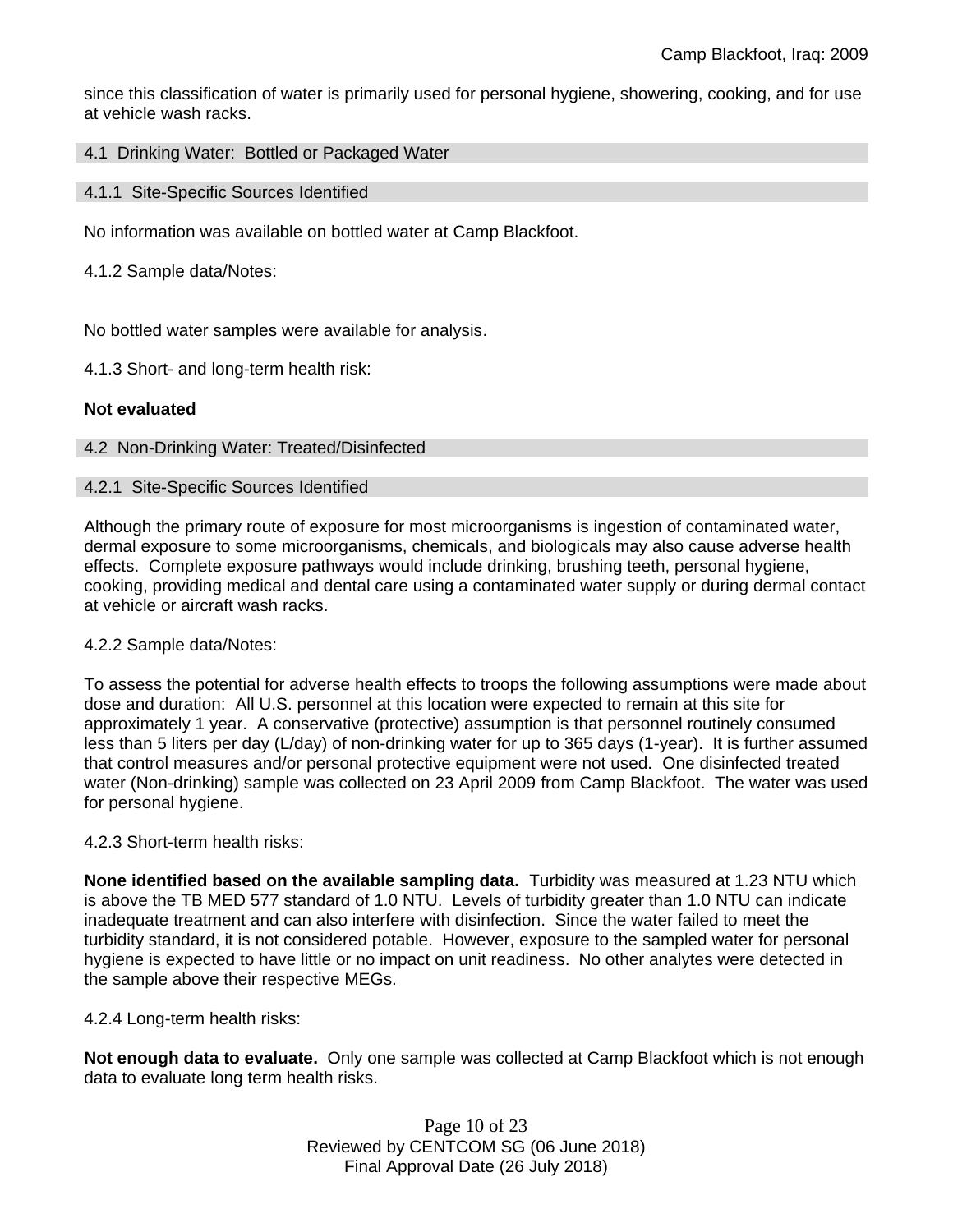# 4.3 Non-Drinking Water: Untreated

#### 4.3.1 Site-Specific Sources Identified

Although the primary route of exposure for most microorganisms is ingestion of contaminated water, dermal exposure to some microorganisms, chemicals, and biologicals may also cause adverse health effects. Complete exposure pathways would include drinking, brushing teeth, personal hygiene, cooking, providing medical and dental care using a contaminated water supply or during dermal contact at vehicle or aircraft wash racks.

4.3.2 Sample data/Notes:

No untreated water samples were available for analysis.

4.3.3 Short- and long-term health risks:

# **Not evaluated.**

# **5 Military Unique**

5.1 Chemical Biological, Radiological Nuclear (CBRN) Weapons

No specific hazard sources were documented in the Defense Occupational and Environmental Health Readiness System (DOEHRS) in 2009 (Reference 1).

5.2 Depleted Uranium (DU)

No specific hazard sources were documented in the DOEHRS in 2009 (Reference 1).

5.3 Ionizing Radiation

No specific hazard sources were documented in the DOEHRS in 2009 (Reference 1).

#### 5.4 Non-Ionizing Radiation

No specific hazard sources were documented in the DOEHRS in 2009 (Reference 1).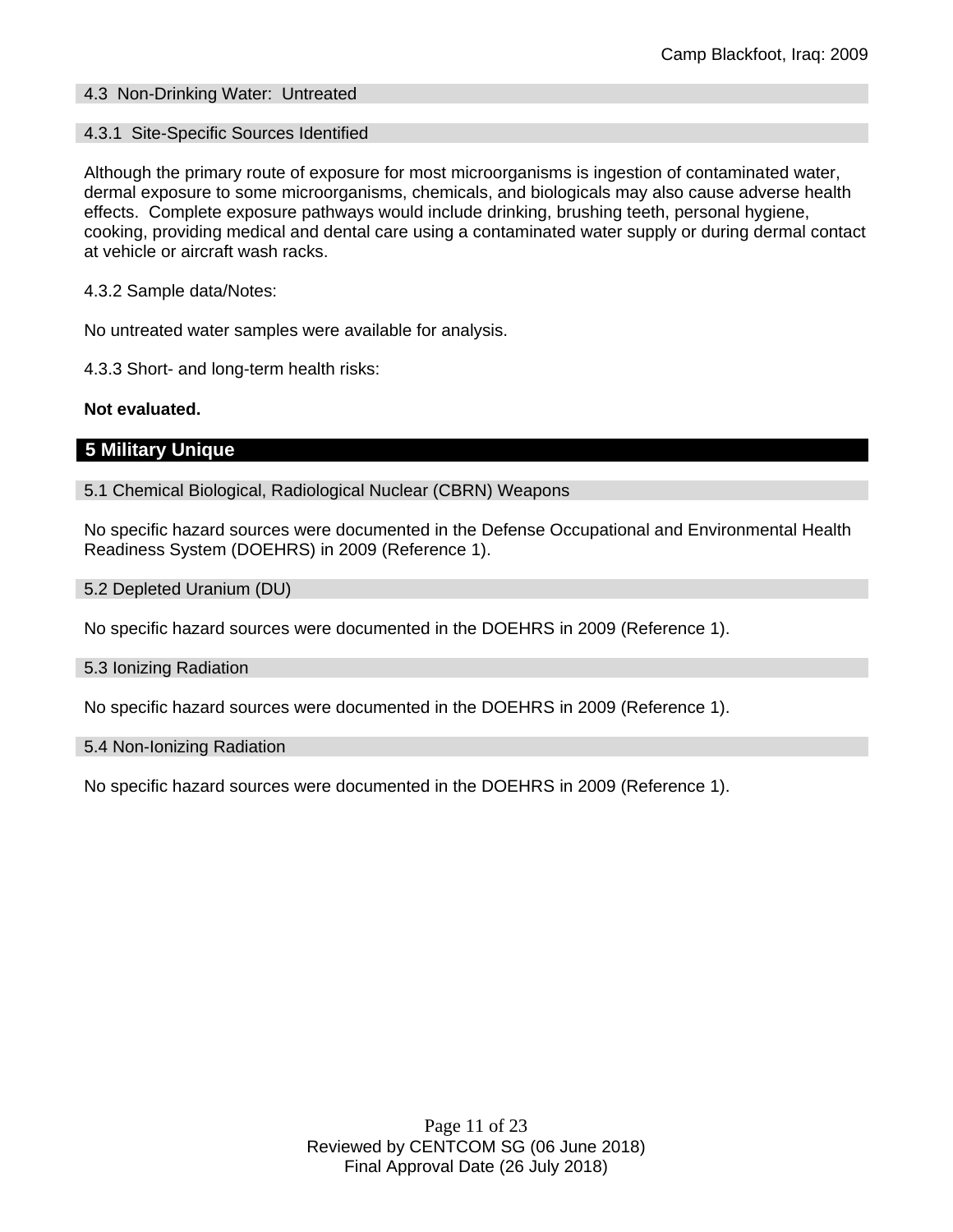# **6 Endemic Diseases**

This document lists the endemic diseases reported in the region, its specific health risks and severity and general health information about the diseases. CENTCOM Modification (MOD) 8 (Reference 5) lists deployment requirements, to include immunizations and chemoprophylaxis, in effect during the timeframe of this POEMS.

#### 6.1 Foodborne and Waterborne Diseases

Foodborne and waterborne diseases in the area are transmitted through the consumption of local food and water. Local unapproved food and water sources (including ice) are heavily contaminated with pathogenic bacteria, parasites, and viruses to which most U.S. Service Members have little or no natural immunity. Effective host nation disease surveillance does not exist within the country. Only a small fraction of diseases are identified or reported in host nation personnel. Diarrheal diseases are expected to temporarily incapacitate a very high percentage of U.S. personnel within days if local food, water, or ice is consumed. Hepatitis A and typhoid fever infections typically cause prolonged illness in a smaller percentage of unvaccinated personnel. Vaccinations are required for DOD personnel and contractors. In addition, although not specifically assessed in this document, significant outbreaks of viral gastroenteritis (e.g., norovirus) and food poisoning (e.g., *Bacillus cereus*, *Clostridium perfringens*, *Staphylococcus* spp.) may occur. Key disease risks are summarized below:

Mitigation strategies were in place and included consuming food and water from approved sources, vaccinations (when available), frequent hand washing and general sanitation practices.

6.1.1 Diarrheal diseases (bacteriological)

**High, mitigated to Low**: Diarrheal diseases are expected to temporarily incapacitate a very high percentage of personnel (potentially over 50% per month) within days if local food, water, or ice is consumed. Field conditions (including lack of hand washing and primitive sanitation) may facilitate person-to-person spread and epidemics. Typically mild disease treated in outpatient setting; recovery and return to duty in less than 72 hours with appropriate therapy. A small proportion of infections may require greater than 72 hours limited duty, or hospitalization.

6.1.2 Hepatitis A, typhoid/paratyphoid fever, and diarrhea-protozoal

**High, mitigated to Low**: Unmitigated health risk to U.S. personnel is high year round for hepatitis A and typhoid/paratyphoid fever, and Moderate for diarrhea-protozoal. Mitigation was in place to reduce the risks to low. Hepatitis A, typhoid/paratyphoid fever, and diarrhea-protozoal disease may cause prolonged illness in a small percentage of personnel (less than 1% per month). Although much rarer, other potential diseases in this area that are also considered a Moderate risk include: hepatitis E, diarrhea-cholera, and brucellosis.

#### 6.1.3 Short-term Health Risks:

**Low**: The overall unmitigated short-term risk associated with foodborne and waterborne diseases are considered High (bacterial diarrhea, hepatitis A, typhoid/paratyphoid fever) to Moderate (diarrheacholera, diarrhea-protozoal, brucellosis and hepatitis E) if local food or water is consumed. Preventive Medicine measures reduced the risk to Low. Confidence in the health risk estimate was high.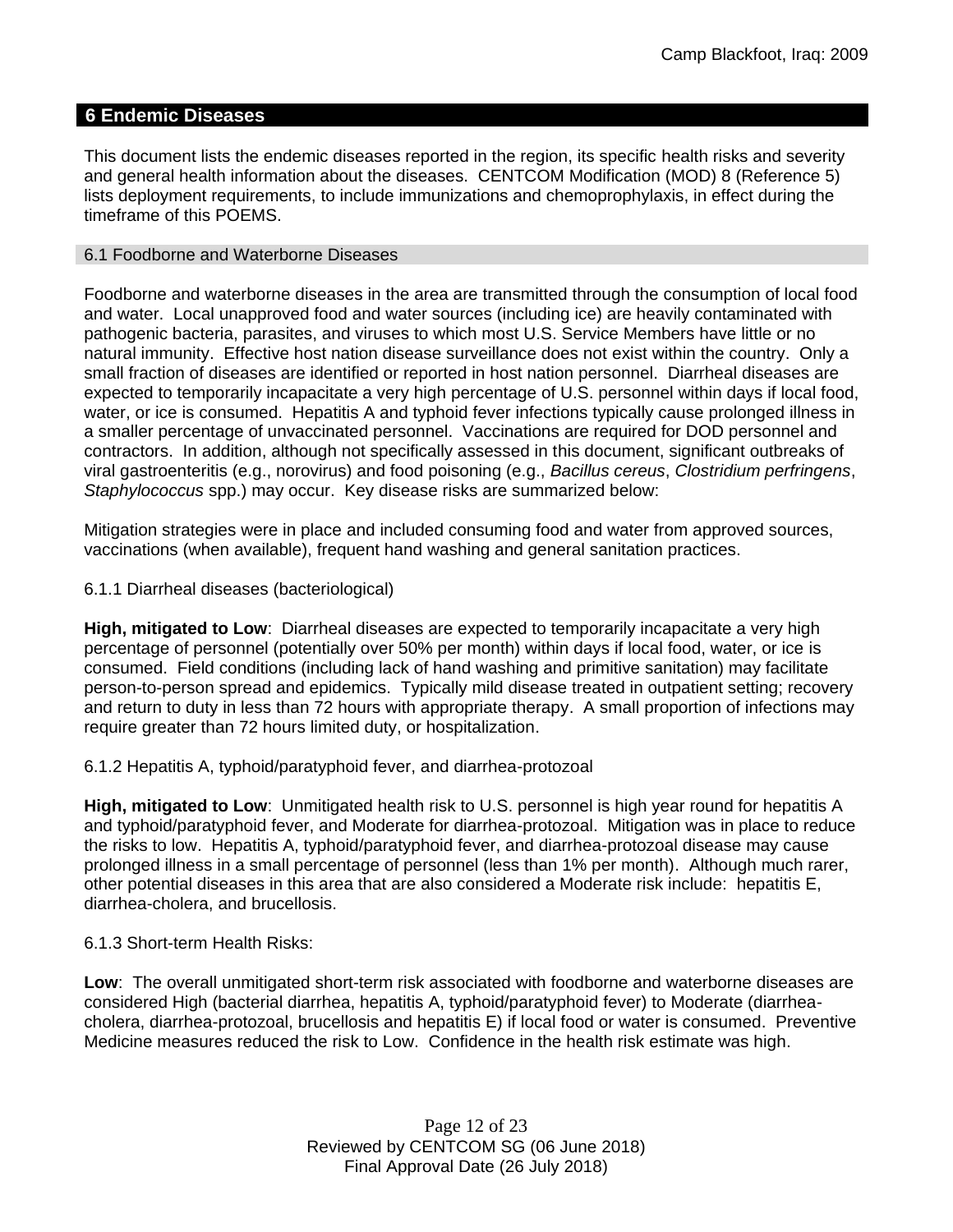# 6.1.4 Long-term Health Risks:

# **None identified based on available data.**

#### 6.2 Arthropod Vector-Borne Diseases

During the warmer months, the climate and ecological habitat support populations of arthropod vectors, including mosquitoes, ticks, mites, and sandflies. Significant disease transmission is sustained countrywide, including urban areas. Mitigation strategies were in place and included proper wear of treated uniforms, application of repellent to exposed skin, and use of bed nets and chemoprophylaxis (when applicable). Additional methods included the use of pesticides, reduction of pest/breeding habitats, and engineering controls.

#### 6.2.1 Malaria

**None**: Indigenous transmission of malaria in Iraq was eliminated as of 2008 reducing risk among personnel exposed to mosquito bites to none.

#### 6.2.2 Leishmaniasis

**Moderate, mitigated to Low**: The disease risk is Moderate during the warmer months when sandflies are most prevalent, but reduced to low with mitigation measures. Leishmaniasis is transmitted by sand flies. A small number of cases (less than 1% per month attack rate) could occur among personnel exposed to sandfly bites in areas with infected people, rodents, dogs, or other reservoir animals. In groups of personnel exposed to heavily infected sandflies in focal areas, attack rates can be very high (over 50%). There are two forms of the disease; cutaneous (acute form) and visceral (a more latent form of the disease). The leishmaniasis parasites may survive for years in infected individuals and this infection may go unrecognized by physicians in the U.S. when infections become symptomatic years later. Cutaneous infection is unlikely to be debilitating, though lesions may be disfiguring. Visceral leishmaniasis disease can cause severe febrile illness which typically requires hospitalization with convalescence over 7 days.

#### 6.2.3 Crimean-Congo hemorrhagic fever

**Moderate, mitigated to Low**: Unmitigated risk is moderate, but reduced to low with mitigation measures. Crimean-Congo hemorrhagic fever occurs in rare cases (less than 0.1% per month attack rate in indigenous personnel) and is transmitted by tick bites or occupational contact with blood or secretions from infected animals. The disease typically requires intensive care with fatality rates from 5% to 50%.

#### 6.2.4 Sandfly fever

**Moderate, mitigated to Low**: Sandfly fever has a Moderate risk with potential disease rates from 1% to 10% per month; under worst case conditions disease rates can be as high as 50%. Mitigation measures reduced the risk to low. The disease is transmitted by sandflies and occurs more commonly in children though adults are still at risk. Sandfly fever disease typically resulted in debilitating febrile illness requiring 1 to 7 days of supportive care followed by return to duty.

6.2.5 Sindbis (and Sindbis-like viruses)

**Low**: Sindbis and sindbis-like viruses are maintained in a bird-mosquito cycle in rural areas and occasionally caused limited outbreaks among humans. The viruses are transmitted by a variety of

> Page 13 of 23 Reviewed by CENTCOM SG (06 June 2018) Final Approval Date (26 July 2018)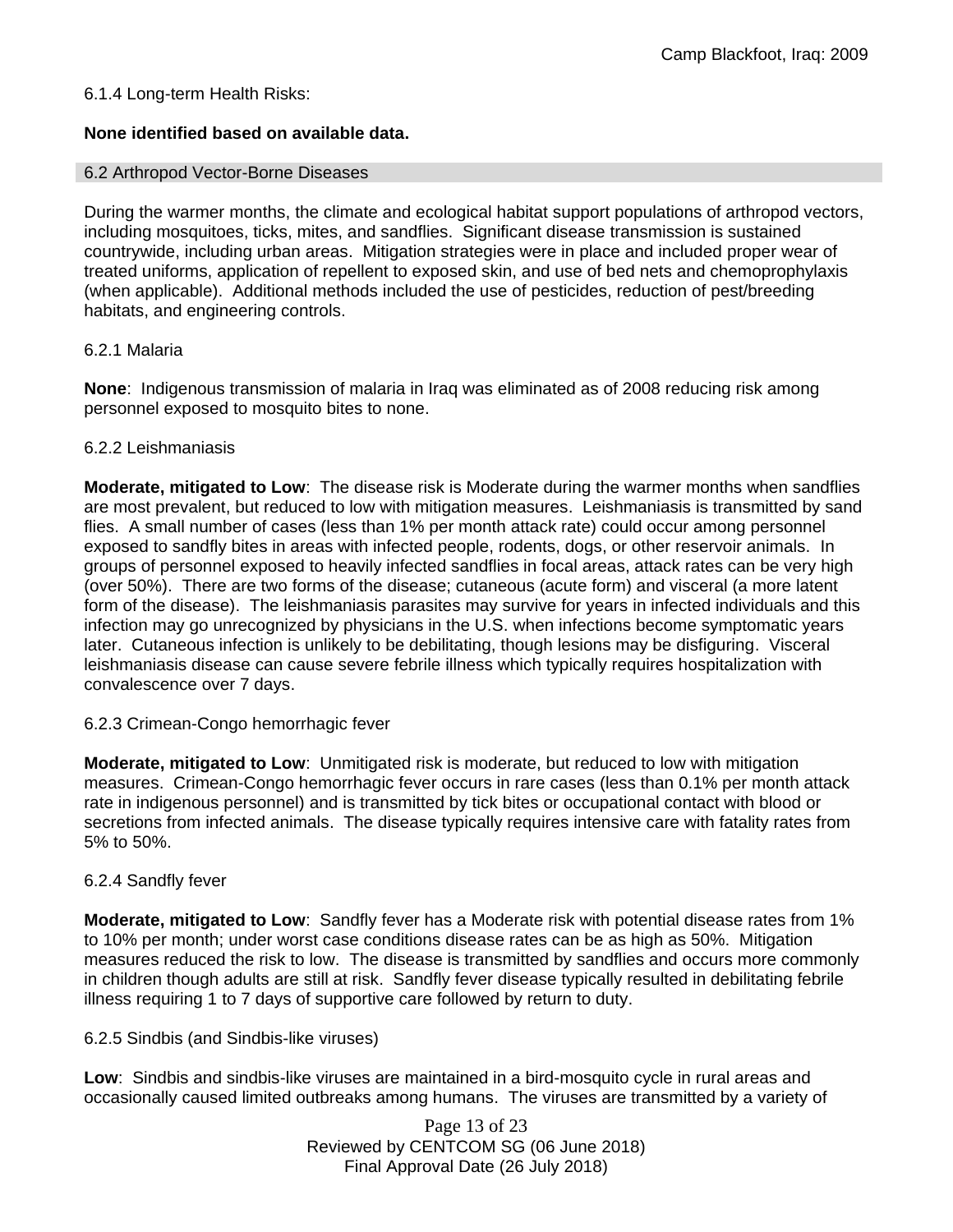*Culex* mosquito species found primarily in rural areas. A variety of bird species may serve as reservoir or amplifying hosts. Extremely rare cases (less than 0.01% per month attack rate) could have occurred seasonally (April - November). Debilitating febrile illness often accompanied by rash, typically requires 1 to 7 days of supportive care; significant arthralgias may persist for several weeks or more in some cases. This disease is associated with a low health risk estimate.

# 6.2.6 *Rickettsioses, tickborne (spotted fever group)*

**Low**: Rare cases (less than 0.1% per month) of rickettsioses disease are possible among personnel exposed to tick bites. Rickettsioses are transmitted by multiple species of hard ticks, including Rhipicephalus spp., which are associated with dogs. Other species of ticks, including Ixodes are also capable of transmitting rickettsial pathogens in this group. In addition to dogs, various rodents and other animals also may serve as reservoirs. Ticks are most prevalent from April through November. Incidents can result in debilitating febrile illness, which may require 1 to 7 days of supportive care followed by return to duty. The health risk of rickettsial disease is Low.

#### 6.2.7 Typhus-murine (fleaborne)

**Low**: Typhus-murine has a Low risk estimate and is assessed as present, but at unknown levels. Rare cases are possible among personnel exposed to rodents (particularly rats) and flea bites. Incidents may result in debilitating febrile illness typically requiring 1 to 7 days of supportive care followed by return to duty.

#### 6.2.8 West Nile fever

**Low**: West Nile fever is present. The disease is maintained by the bird population and transmitted to humans via mosquito vector. Typically, infections in young, healthy adults were asymptomatic although fever, headache, tiredness, body aches (occasionally with a skin rash on trunk of body), and swollen lymph glands can occurred. This disease is associated with a low risk estimate.

#### 6.2.9 Short -term health risks:

**Low:** The unmitigated risk is moderate for leishmaniasis - cutaneous (acute), Crimean-Congo hemorrhagic fever, and sandfly fever; Low for, sindbis, rickettsioses-tickborne*,* typhus-fleaborne, and West Nile fever. No hazard from malaria (2008 - 2011). Risk is reduced to Low by proper wear of the uniform and application of repellent to exposed skin. Confidence in the risk estimate is high.

#### 6.2.10 Long -term health risks:

**Moderate:** The unmitigated risk is moderate for leishmaniasis-visceral (chronic). Risk is reduced to Low by proper wear of the uniform and application of repellent to exposed skin. Confidence in the risk estimate is high.

#### 6.3 Water Contact Diseases

Tactical operations or recreational activities that involve extensive contact with surface water such as lakes, streams, rivers, or flooded fields may result in significant exposure to leptospirosis and schistosomiasis. Arid portions of Iraq without permanent or persistent bodies of surface water do not support transmission of leptospirosis or schistosomiasis. Risk was restricted primarily to areas along rivers and lakes. These diseases can debilitate personnel for up to a week or more. Leptospirosis risk typically increases during flooding. In addition, although not specifically assessed in this document, bodies of surface water are likely to be contaminated with human and animal waste. Activities such as

> Page 14 of 23 Reviewed by CENTCOM SG (06 June 2018) Final Approval Date (26 July 2018)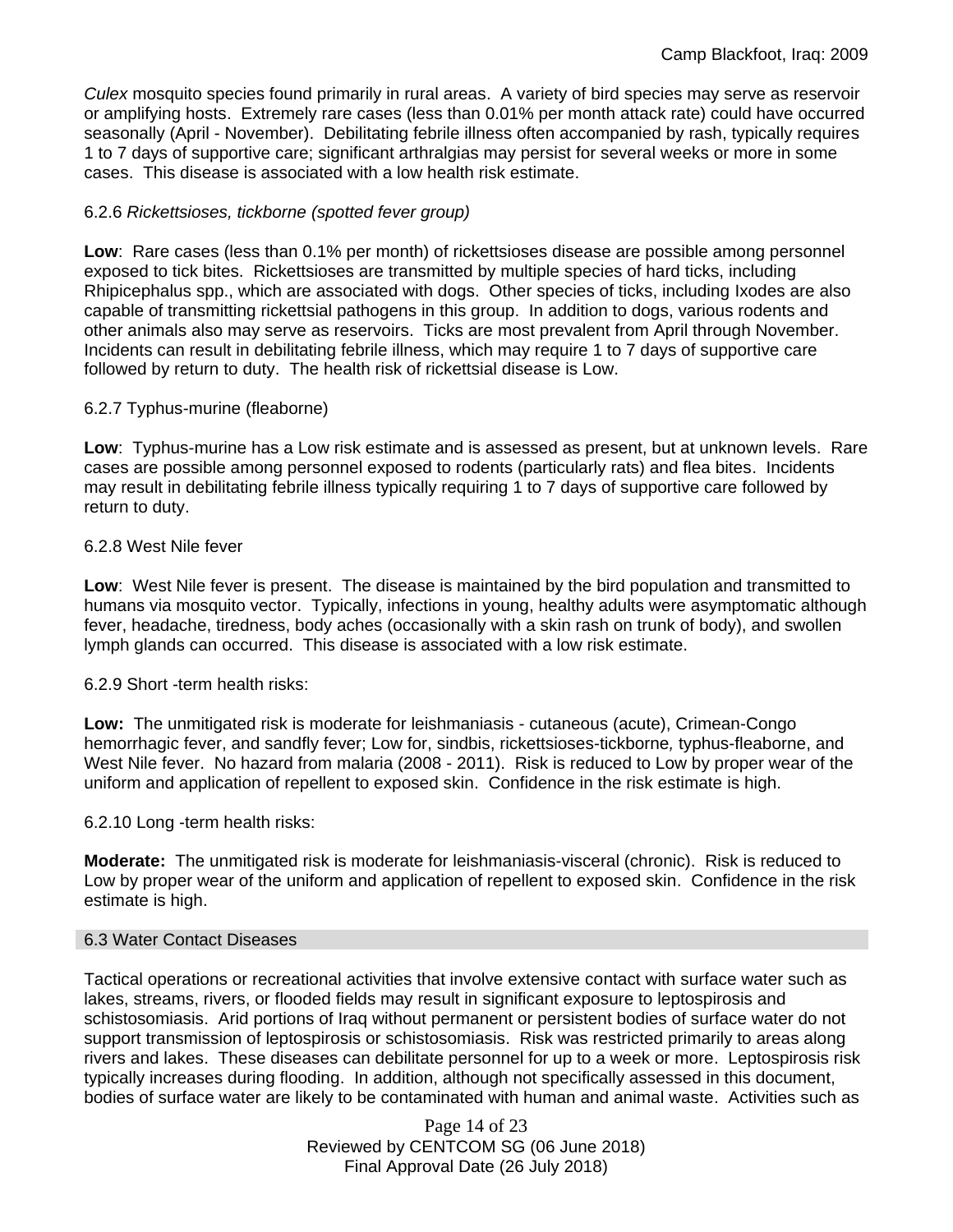wading or swimming may result in exposure to enteric diseases including diarrhea and hepatitis via incidental ingestion of water. Prolonged water contact also may lead to the development of a variety of potentially debilitating skin conditions including bacterial or fungal dermatitis. Mitigation strategies were in place and included avoiding water contact and recreational water activities, proper wear of uniform (especially footwear), and protective coverings for cuts/abraded skin.

# 6.3.1 Leptospirosis

**Moderate, mitigated to Low**: Human infections occur seasonally (typically April through November) through exposure to water or soil contaminated by infected animals and is associated with wading, and swimming in contaminated, untreated open water. The occurrence of flooding after heavy rainfall facilitates the spread of the organism because as water saturates the environment *Leptospira* spp. present in the soil passes directly into surface waters. *Leptospira* spp. can enter the body through cut or abraded skin, mucous membranes, and conjunctivae. Infection may also occur from ingestion of contaminated water. The acute, generalized illness associated with infection may mimic other tropical diseases (for example, dengue fever, malaria, and typhus), and common symptoms include fever, chills, myalgia, nausea, diarrhea, cough, and conjunctival suffusion. Manifestations of severe disease can include jaundice, renal failure, hemorrhage, pneumonitis, and hemodynamic collapse. Recreational activities involving extensive water contact may result in personnel being temporarily debilitated with leptospirosis. This disease is associated with a Moderate health risk estimate.

# 6.3.2 Schistosomiasis

**Moderate, mitigated to Low**: Humans are the principal reservoir for schistosomes; humans shed schistosome eggs in urine or feces. Animals such as cattle and water buffalo may also be significant reservoirs. Rare cases (less than 0.1% per month attack rate) may occur seasonally (typically April through November) among personnel wading or swimming in lakes, streams, or irrigated fields which were frequently contaminated with human and animal waste containing schistosome eggs. In groups with prolonged exposure to heavily contaminated foci, attack rates may exceed 10%. Exceptionally heavy concentrations of schistosomes may occur in discrete foci, which were difficult to distinguish from less contaminated areas. In non-immune personnel exposed to such foci, rates of acute schistosomiasis may be over 50%. Mild infections are generally asymptomatic. In very heavy acute infections, a febrile illness (acute schistosomiasis) may occur, especially with *Schistosoma japonicum*  and *S. mansoni*, requiring hospitalization and convalescence over 7 days. This disease is associated with a Moderate health risk estimate.

#### 6.3.3 Short -term health risks:

**Low:** Unmitigated Health risk of schistosomiasis and leptospirosis is Moderate during warmer months. Mitigation measures reduce the risk to Low. Confidence in the health risk estimate is high.

6.3.4 Long -term health risks:

# **None identified based on available data.**

#### 6.4 Respiratory Diseases

Although not specifically assessed in this document, deployed U.S. Forces may be exposed to a wide variety of common respiratory infections in the local population. These include influenza, pertussis, viral upper respiratory infections, viral and bacterial pneumonia, and others. The U.S. military populations living in close-quarter conditions are at risk for substantial person-to-person spread of respiratory pathogens. Influenza is of particular concern because of its ability to debilitate large

> Page 15 of 23 Reviewed by CENTCOM SG (06 June 2018) Final Approval Date (26 July 2018)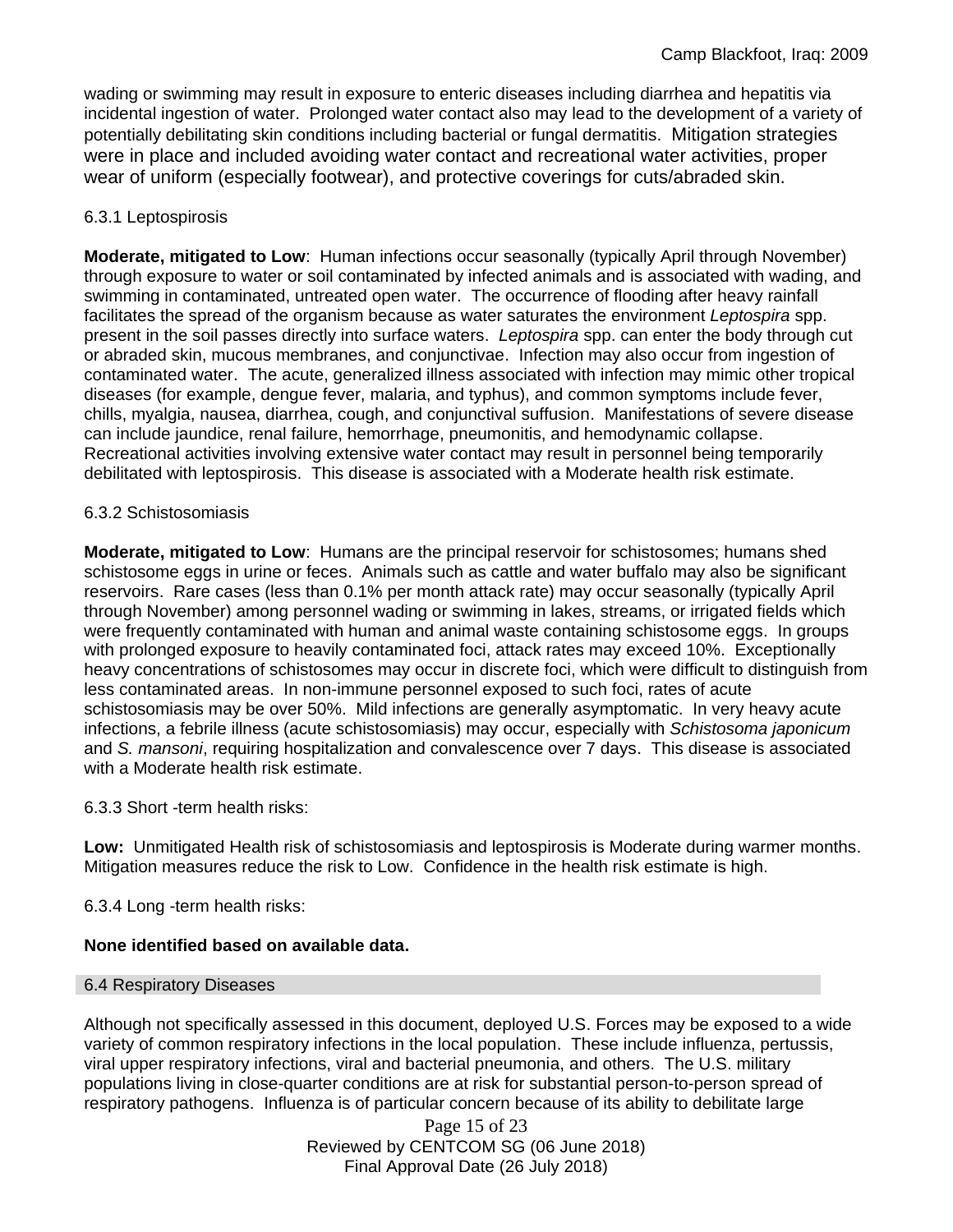numbers of unvaccinated personnel for several days. Mitigation strategies were in place and included routine medical screenings, vaccination, enforcing minimum space allocation in housing units, implementing head-to-toe sleeping in crowded housing units, implementation of proper personal protective equipment (PPE) when necessary for healthcare providers and detention facility personnel.

# 6.4.1 Tuberculosis (TB)

**Moderate, mitigated to Low:** Potential health risk to U.S. personnel is Moderate, mitigated to Low, year round. Transmission typically requires close and prolonged contact with an active case of pulmonary or laryngeal TB, although it also can occur with more incidental contact. Rates of latent TB (LTBI) may be elevated for personnel with prolonged indoor exposure to local populations. Tuberculin skin tests (TST) screening or blood test may be warranted in personnel with a history of prolonged close exposure to local populations

# 6.4.2 Meningococcal meningitis

**Low:** Meningococcal meningitis poses a Low risk and is transmitted from person to person through droplets of respiratory or throat secretions. Close and prolonged contact facilitates the spread of this disease. Meningococcal meningitis is potentially a very severe disease typically requiring intensive care; fatalities may occur in 5-15% of cases.

# 6.4.3 Middle East respiratory syndrome coronavirus (MERS-CoV)

**Low**: Although no cases have been reported in Iraq, Middle East respiratory syndrome coronavirus (MERS-CoV) is known to occur within the region. Most MERS patients developed severe acute respiratory illness with symptoms of fever, cough and shortness of breath. MERS-CoV has spread from ill people to others through close contact, such as caring for or living with an infected person. The incubation period for MERS-CoV is usually about 5 to 6 days, but can range from 2 to 14 days. Currently, there is no vaccine to prevent MERS-CoV infection.

# 6.4.4 Short-term health risks:

**Low:** Moderate (TB) to Low (for meningococcal meningitis and MERS-CoV). Overall risk was reduced to Low with mitigation measures. Confidence in the health risk estimate is high.

6.4.5 Long-term health risks:

**None identified based on available data.** Tuberculosis is evaluated as part of the post deployment health assessment (PDHA). A TB skin test is required post-deployment if potentially exposed and is based upon individual service policies.

#### 6.5 Animal-Contact Diseases

#### 6.5.1 Rabies

**Moderate, mitigated to Low:** Rabies posed a year-round moderate risk. Occurrence in local animals was well above U.S. levels due to the lack of organized control programs. Dogs were the primary reservoir of rabies in Iraq, and a frequent source of human exposure. In June 2008, the New Jersey Health department in The United States reported a confirmed case of rabies in a mixed-breed dog recently imported from Iraq. Rabies is transmitted by exposure to the virus-laden saliva of an infected

> Page 16 of 23 Reviewed by CENTCOM SG (06 June 2018) Final Approval Date (26 July 2018)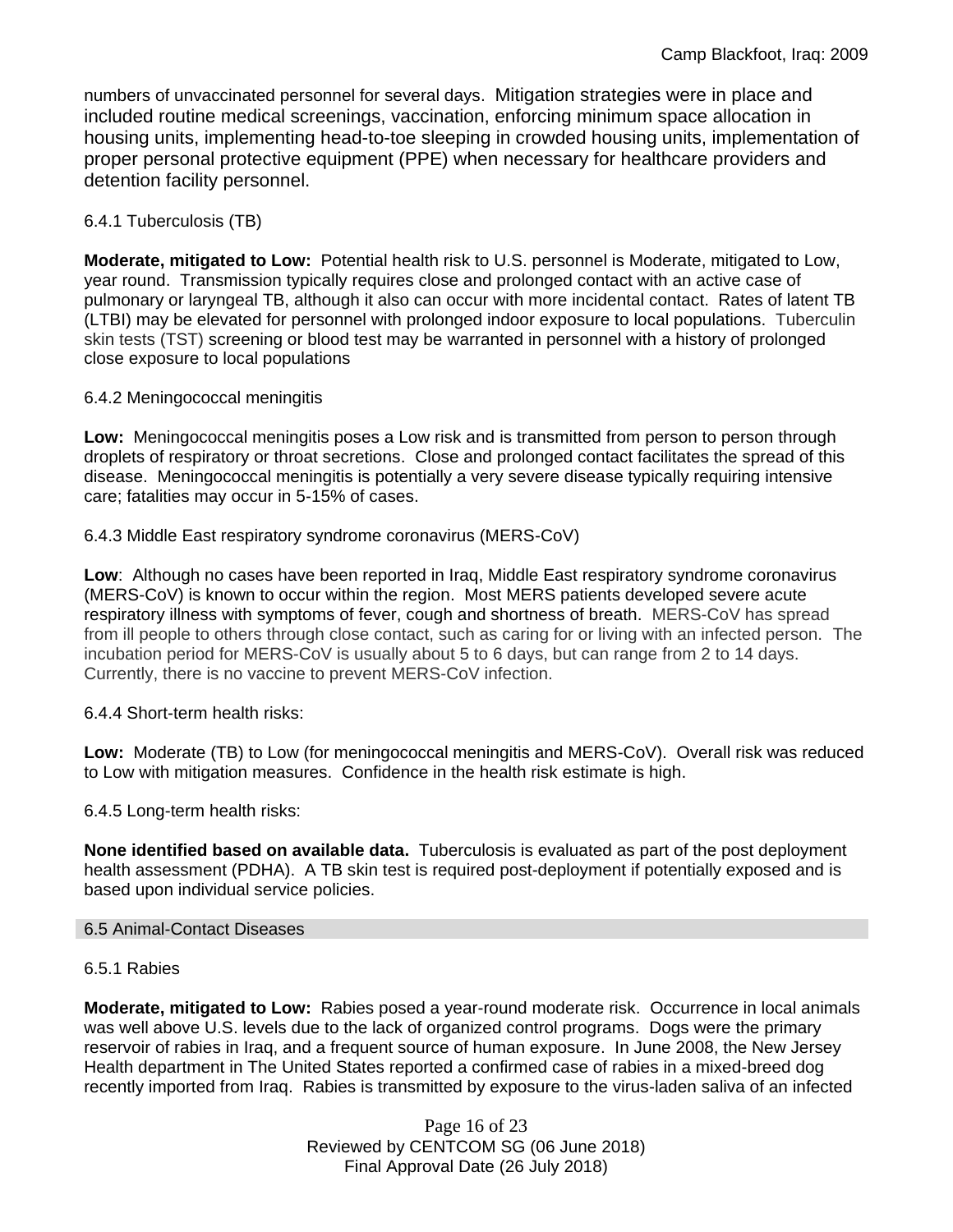animal, typically through bites, but could occur from scratches contaminated with the saliva. No cases of rabies acquired in Iraq have been identified in U.S. Service Members to date. The vast majority (>99%) of persons who develop rabies disease will do so within a year after a risk exposure, there have been rare reports of individuals presenting with rabies disease up to six years or more after their last known risk exposure. Mitigation strategies included command emphasis of CENTCOM GO 1C, reduction of animal habitats, active pest management programs, and timely treatment of feral animal scratches/bites.

# 6.5.2 Anthrax

**Low:** Anthrax cases are rare in indigenous personnel, and pose a Low risk to U.S. personnel. Anthrax is a naturally occurring infection; cutaneous anthrax is transmitted by direct contact with infected animals or carcasses, including hides. Eating undercooked infected meat may result in contracting gastrointestinal anthrax. Pulmonary anthrax is contracted through inhalation of spores and is extremely rare. Mitigation measures included consuming approved food sources, proper food preparation and cooking temperatures, avoidance of animals and farms, dust abatement when working in these areas, vaccinations, and proper PPE for personnel working with animals.

# 6.5.3 Q-Fever

**Moderate, mitigated to Low:** Potential health risk to U.S. personnel is Moderate, but mitigated to Low, year round. Rare cases are possible among personnel exposed to aerosols from infected animals, with clusters of cases possible in some situations. Significant outbreaks (affecting 1-50%) can occur in personnel with heavy exposure to barnyards or other areas where animals are kept. Unpasteurized milk may also transmit infection. The primary route of exposure is respiratory, with an infectious dose as low as a single organism. Incidence could result in debilitating febrile illness, sometimes presenting as pneumonia, typically requiring 1 to 7 days of inpatient care followed by return to duty. Mitigation strategies in place as listed in paragraph 6.5.2 except for vaccinations.

#### 6.5.4 Avian influenza

**Low:** Potential health risk to U.S. personnel is Low. Although avian influenza (AI) is easily transmitted among birds, bird-to-human transmission is extremely inefficient. Human-to-human transmission appears to be exceedingly rare, even with relatively close contact. Extremely rare cases (less than 0.01% per month attack rate) could occur. Incidence could result in very severe illness with fatality rate higher than 50 percent in symptomatic cases. Mitigation strategies included avoidance of birds/poultry and proper cooking temperatures for poultry products.

#### 6.5.5 Short-term health risks:

**Low:** The short-term unmitigated risk is Moderate for rabies and Q-fever, Low for anthrax, and avian influenza. Mitigation measures reduced the overall risk to Low. Confidence in risk estimate is high.

6.5.6 Long-term health risks:

**Low:** A Low long term risk exists for rabies because, in rare cases, the incubation period for rabies can be several years.

#### 6.6 Soil-transmitted helminths (hookworm, strongyloidiasis, cutaneous larva migrans)

**Low:** Potential health risk to U.S. personnel is Low during warmer months (typically April through November) when vector activity is highest. Risk further reduced with mitigation measures. A small

> Page 17 of 23 Reviewed by CENTCOM SG (06 June 2018) Final Approval Date (26 July 2018)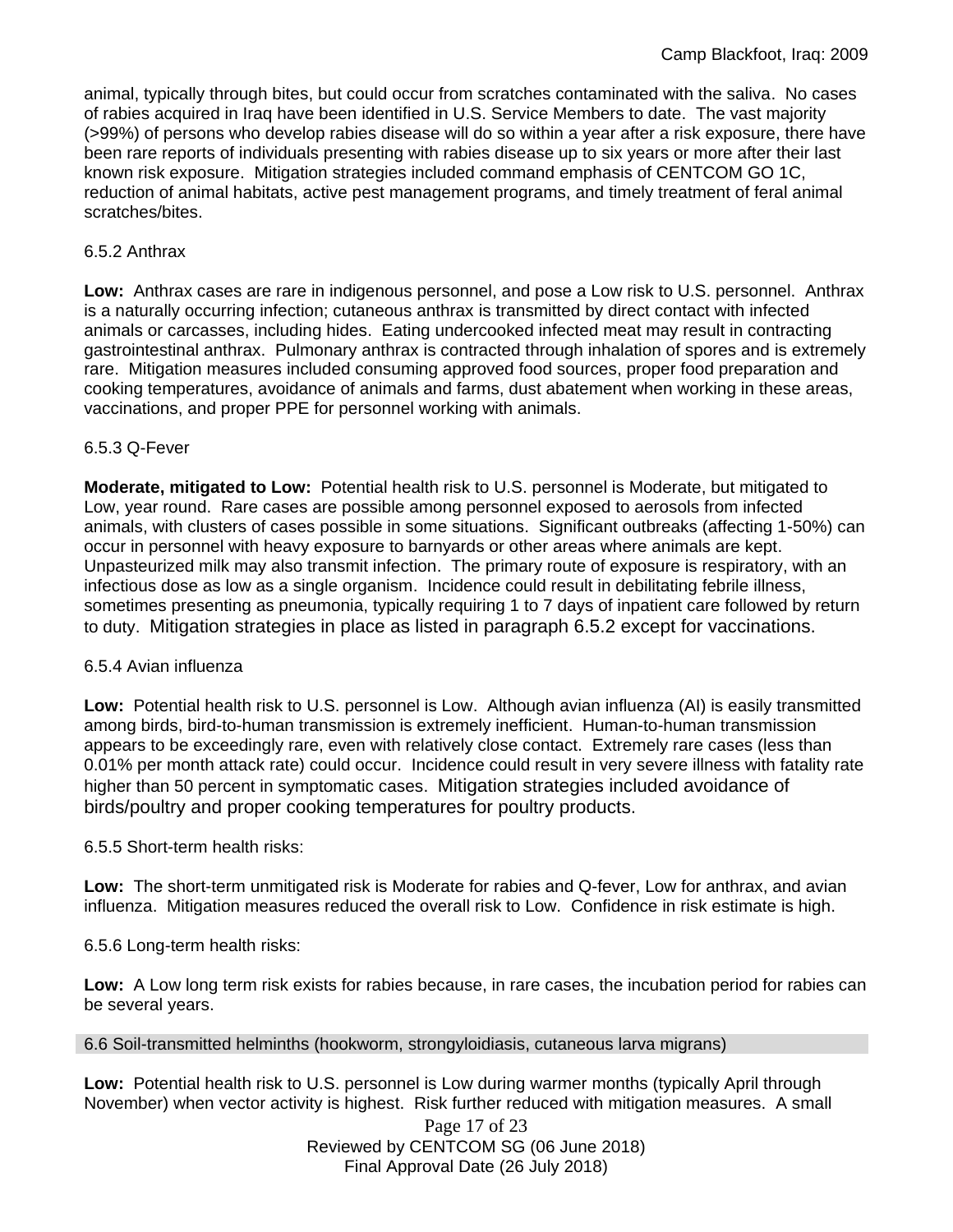number of cases (less than 0.1% per month attack rate) could occur among personnel with direct skin exposure to soil contaminated with human or animal feces (including sleeping on bare ground, walking barefoot). Initial skin symptoms typically are mild and are not debilitating. However, systemic symptoms of fever, cough, abdominal pain, nausea, and diarrhea may develop weeks to months after initial infection with hookworm or *Strongyloides spp.* More severe infections with high worm burden may be debilitating in some cases. Rates of infection in U.S. personnel will be highly variable, depending on specific local environmental conditions. Rates of infection in U.S. personnel are expected to be less than 1 percent per month in most locations. However, rates in some focal areas with heavily contaminated soil could exceed 1 percent per month.

# 6.6.1 Short-term health risks:

**Low:** Low for soil transmitted helminthes. Overall risk was further reduced with mitigation measures. Confidence in the health risk estimate is high.

6.6.2 Long-term health risks:

# **No data available.**

# **7 Venomous Animals**

All information was taken directly from the Armed Forces Pest Management Board (Reference 6) and the Clinical Toxinology Resources web site from the University of Adelaide, Australia (Reference 7). The location of Camp Blackfoot was not provided in the DOEHRS record. The species listed below have home ranges in Iraq that may be found in the location of Camp Blackfoot and potentially present a health risk if they are encountered by personnel. See Section 10 for more information about pesticides and pest control measures.

#### 7.1 Spiders

 *Latrodectus pallidus*: Clinical effects uncertain, but related to medically important species, therefore major envenoming cannot be excluded.

# 7.2 Scorpions

 *Androctonus crassicauda (black scorpion)*:Severe envenoming possible and potentially lethal, however most stings cause only severe local pain.

 *Buthacus leptochelys*, *Buthacus macrocentrus*, *Compsobuthus jakesi*, *Compsobuthus matthiesseni*, *Compsobuthus werneri, Mesobuthus caucasicus, Mesobuthus eupeus, Odontobuthus doriae, Orthochirus iraqus*, and *Orthochirus scrobiculosus*: Clinical effects unknown; there are a number of dangerous Buthid scorpions, but there are also some known to cause minimal effects only. Without clinical data it is unclear where this species fits within that spectrum.

 *Euscorpius italicus*, and *Scorpio maurus, Scorpio maurus palmatus*: Mild envenoming only, not likely to prove lethal.

*Hemiscorpius lepturus*: Severe envenoming possible, potentially lethal.

 *Hottentotta saulcyi*, *Hottentotta scaber*, and *Hottentotta schach*: Moderate envenoming possible but unlikely to prove lethal.

> Page 18 of 23 Reviewed by CENTCOM SG (06 June 2018) Final Approval Date (26 July 2018)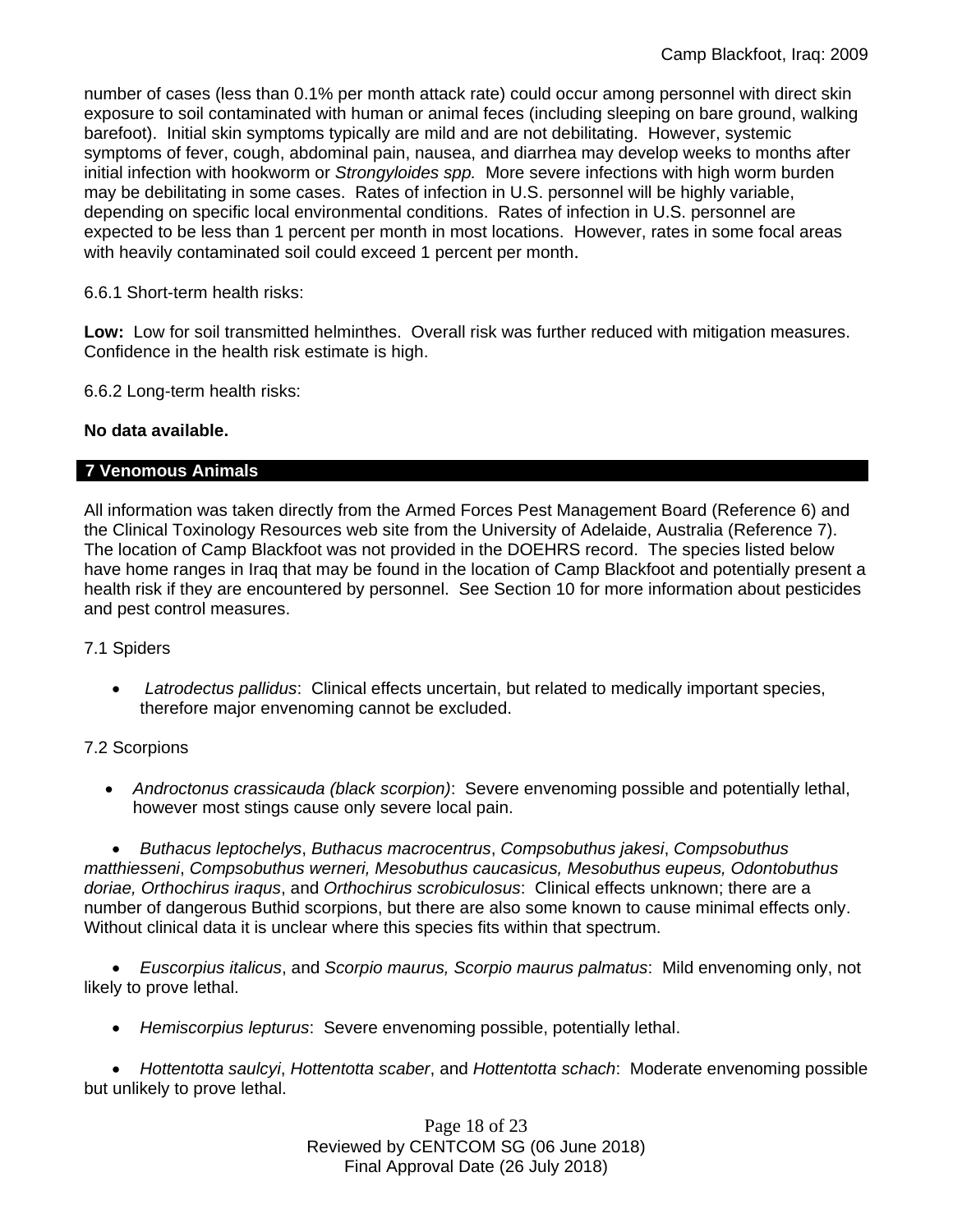# 7.3 Snakes

- *Cerastes* (horned viper), and *Cerastes gasperettii* (Gasperetti's horned viper): Potentially lethal envenoming, though unlikely.
- *Echis sochureki* (Sochurek's saw-scaled viper): Moderate to severe, potentially lethal envenoming.
- *Malpolon moilensis* (Hooded Malpolon), M*alpolon monspessulanus* (Montpellier snake), *Pseudocerastes persicus* (Persian Horned Viper), *and Pseudocerastes persicus fieldi* (Field's horned viper): Clinical effects varies, but unlikely to cause significant envenoming.
- *Macrovipera lebetina* subspecies e*uphratica* and subspecies *obtuse* (Levantine viper), *Vipera albicornuta* (white-horned viper), and *Walterinnesia aegyptia* (black desert cobra*)*: Severe envenoming possible, potentially lethal.

# *7.4* Short-term health risk:

**Low:** If encountered, effects of venom vary with species from mild localized swelling (e.g., *S. maurus*) to potentially lethal effects (e.g., *V. albicornuta*). See effects of venom above. Mitigation strategies included avoiding contact, proper wear of uniform (especially footwear), and timely medical treatment. Confidence in the health risk estimate is low (Reference 4, Table 3-6).

7.5 Long-term health risk:

# **None identified.**

# **8 Heat/Cold Stress**

# 8.1 Heat

The precise location of Camp Blackfoot is not known. Therefore historical climate data was not available. As with other locations in Iraq, it is expected that summer months are hottest and tend to be dry. Additionally, work intensity and clothing/equipment worn posed a greater health risk of heat stress injury than environmental factors alone (Reference 8). Managing risk of hot weather operations included monitoring work/rest periods, proper hydration, and taking individual risk factors (e.g., acclimation, weight, and physical condition) into consideration. Risk of heat stress/injury was reduced with preventive measures.

# 8.1.1 Short-term health risk:

**Not evaluated:** Based on standard Army policy the risk of heat injury should have been reduced through preventive measures such as work/rest cycles, proper hydration and nutrition, and monitoring Wet Bulb Globe Temperature (WBGT). Risk of heat injury in unacclimatized or susceptible populations (older, previous history of heat injury, poor physical condition, underlying medical/health conditions), and those under operational constraints (equipment, PPE, vehicles) may have higher risk associated with heat exposure.

> Page 19 of 23 Reviewed by CENTCOM SG (06 June 2018) Final Approval Date (26 July 2018)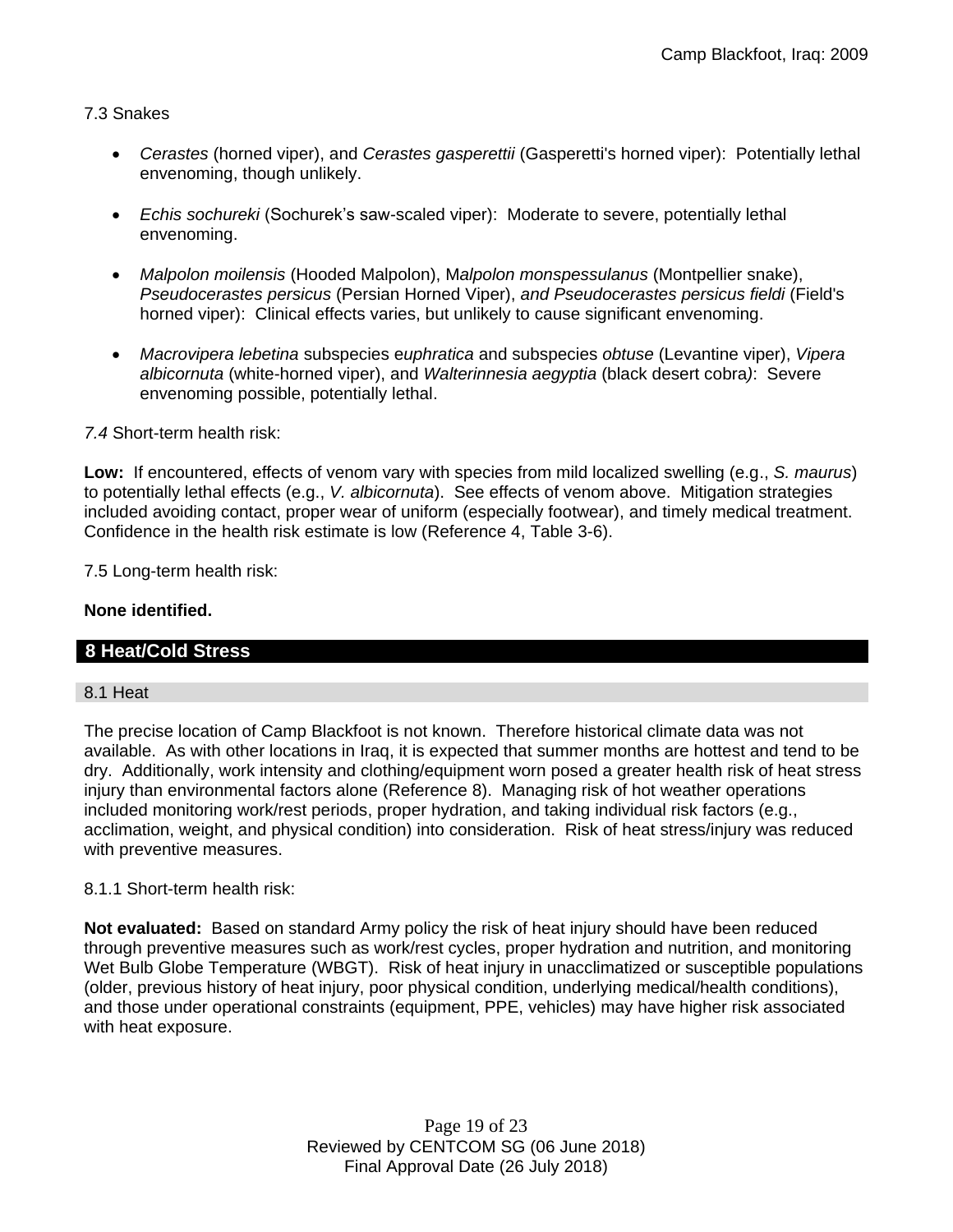8.1.2 Long-term health risk:

**Low:** The long-term risk is Low. However, the risk may be greater for certain susceptible persons– those older (i.e., greater than 45 years), in lesser physical shape, or with underlying medical/health conditions. Long-term health implications from heat injuries are rare but may occur, especially from more serious injuries such as heat stroke. It is possible that high heat in conjunction with various chemical exposures may increase long-term health risks, though specific scientific evidence is not conclusive. Confidence in these risk estimates is medium (Reference 4, Table 3-6).

#### 8.2 Cold

The precise location of Camp Blackfoot is not known. Therefore historical climate data was not available. As with other locations in Iraq it is expected that winter months are the coldest and tend to receive the most precipitation. However, personnel may encounter significantly lower temperatures during field operations at higher altitudes. As with heat stress/injuries, cold stress/injuries are largely dependent on operational and individual factors instead of environmental factors alone (Reference 8).

8.2.1 Short term health risk:

#### **Not Evaluated**

8.1.2 Long-term health risk:

**Low:** The health risk of cold injury is Low. Confidence in the health risk estimate is medium (Reference 4, Table 3-6).

# **9 Noise**

9.1 Continuous

No specific hazard sources were documented in the DOEHRS for 2009.

9.1.1 Short- and long-term health risks:

#### **Not evaluated**

9.2 Impulse

No specific hazard sources were documented in the DOEHRS for 2009.

9.2.1 Short- and Long-term health risks:

#### **Not evaluated**.

# **10 Unique Incidents/Concerns**

10.1 Potential environmental contamination sources

DoD personnel are exposed to various chemical, physical, ergonomic, and biological hazards in the course of performing their mission. These types of hazards depend on the mission of the unit and the operations and tasks which the personnel are required to perform to complete their mission. The health risk associated with these hazards depends on a number of elements including what materials are

> Page 20 of 23 Reviewed by CENTCOM SG (06 June 2018) Final Approval Date (26 July 2018)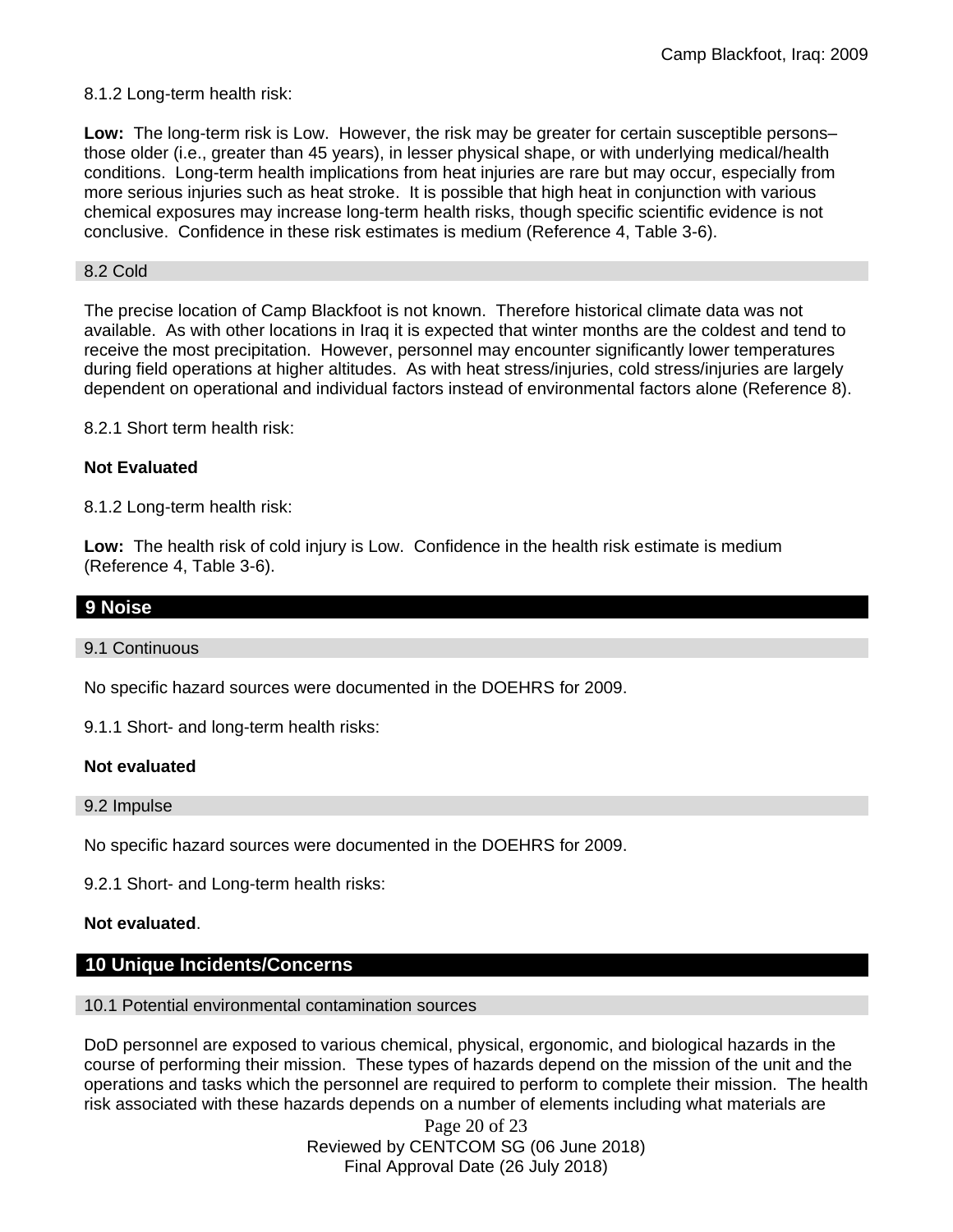used, how long the exposure last, what is done to the material, the environment where the task or operation is performed, and what controls are used. The hazards can include exposures to heavy metal particulates (e.g., lead, cadmium, manganese, chromium, and iron oxide), solvents, fuels, oils, and gases (e.g., carbon monoxide, carbon dioxide, oxides of nitrogen, and oxides of sulfur). Most of these exposures occur when performing maintenance task such as painting, grinding, welding, engine repair, or movement through contaminated areas. Exposures to these occupational hazards can occur through inhalation (air), skin contact, or ingestion; however exposures through air are generally associated with the highest health risk.

#### 10.2 Waste Sites/Waste Disposal

No data were available

10.3 Fuel/petroleum products/industrial chemical spills

No data were available.

#### 10.4 Pesticides/Pest Control:

The health risk of exposure to pesticide residues is considered within the framework of typical residential exposure scenarios, based on the types of equipment, techniques, and pesticide products that have been employed, such as enclosed bait stations for rodenticides, various handheld equipment for spot treatments of insecticides and herbicides, and a number of ready-to-use (RTU) methods such as aerosol cans and baits. The control of rodents required the majority of pest management inputs, with the acutely toxic rodenticides staged as solid formulation lethal baits placed in tamper-resistant bait stations indoors and outdoors throughout cantonment areas. Nuisance insects, including biting and stinging insects such as bees, wasps, and ants, also required significant pest management inputs. Use of pesticides targeting against these pests generally involved selection of compounds with low mammalian toxicity and short-term residual using pinpoint rather than broadcast application techniques. No specific hazard sources were documented in the DOEHRS data portal.

10.4.3 Short-term and Long-term health risks

#### **Not evaluated.**

10.5 Asbestos No data was available. 10.6 Lead Based Paint No data were available.

#### 10.7 Burn Pit

No data were available on burn pits at Camp Blackfoot.

While not specific to Camp Blackfoot, the consolidated epidemiological and environmental sampling and studies on burn pits that have been conducted as of the date of this publication have been unable to determine whether an association does or does not exist between exposures to emissions from the burn pits and long-term health effects (Reference 9). The Institute of Medicine committee's (Reference 9) review of the literature and the data suggests that service in Iraq or Afghanistan (i.e., a broader

> Page 21 of 23 Reviewed by CENTCOM SG (06 June 2018) Final Approval Date (26 July 2018)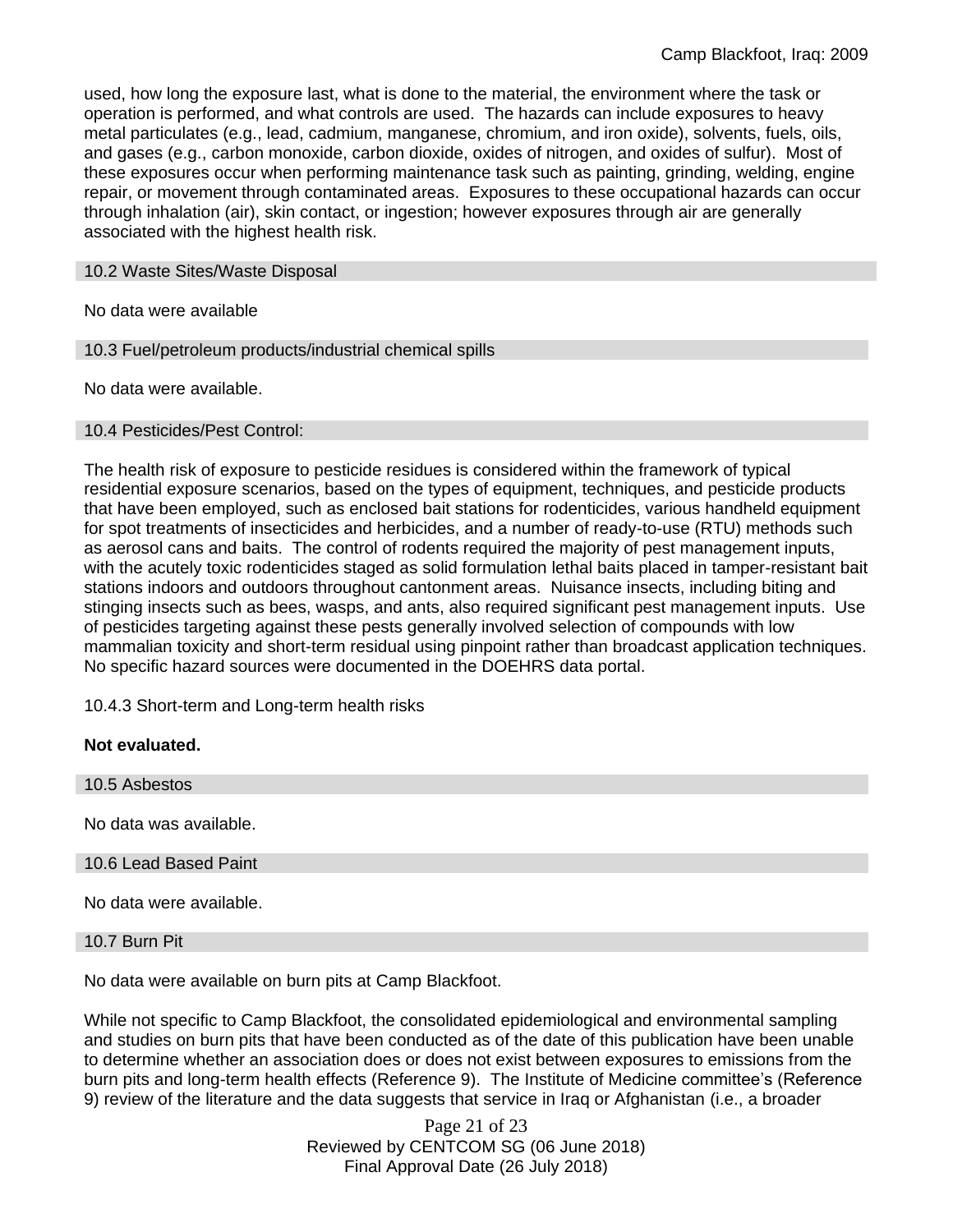consideration of air pollution than exposure only to burn pit emissions) may be associated with longterm health effects, particularly in susceptible (e.g., those who have asthma) or highly exposed subpopulations, such as those who worked at the burn pit. Such health effects would be due mainly to high ambient concentrations of PM from both natural and anthropogenic sources, including military sources. If that broader exposure to air pollution turns out to be relevant, potentially related health effects of concern are respiratory and cardiovascular effects and cancer. Susceptibility to the PM health effects could be exacerbated by other exposures, such as stress, smoking, local climatic conditions, and co-exposures to other chemicals that affect the same biologic or chemical processes. Individually, the chemicals measured at burn pit sites in the study were generally below concentrations of health concern for general populations in the United States. However, the possibility of exposure to mixtures of the chemicals raises the potential for health outcomes associated with cumulative exposure to combinations of the constituents of burn pit emissions and emissions from other sources.

# **11 References**

- 1. Defense Occupational and Environmental Health Readiness System (referred to as the DOEHRS-EH database) at https://doehrs-ih.csd.disa.mil/Doehrs/. Department of Defense (DoD) Instruction 6490.03, *Deployment Health*, 2006.
- 2. DoDI 6055.05, Occupational and Environmental Health, 2008.
- 3. Joint Staff Memorandum (MCM) 0017-12, Procedures for Deployment Health Surveillance, 2012.
- 4. USAPHC TG230, June 2013 Revision.
- 5. Modification 8 to United States Central Command Individual Protection and Individual Unit Deployment Policy, 19 June 2007.
- 6. Armed Forces Pest Management Board: [http://www.afpmb.org/content/venomous-animals-country](http://www.afpmb.org/content/venomous-animals-country-i#Iraq)[i#Iraq.](http://www.afpmb.org/content/venomous-animals-country-i#Iraq) U.S. Army Garrison - Forest Glen, Silver Spring, MD.
- 7. Clinical Toxinology Resources: [http://www.toxinology.com/.](http://www.toxinology.com/) University of Adelaide, Australia.
- 8. Goldman RF. 2001. Introduction to heat-related problems in military operations. *In*: Textbook of military medicine: medical aspects of harsh environments Vol. 1, Pandolf KB, and Burr RE (Eds.), Office of the Surgeon General, Department of the Army, Washington DC.
- 9. IOM (Institute of Medicine). 2011*.* Long-term health consequences of exposure to burn pits in Iraq and Afghanistan*.* Washington, DC: The National Academies Press.

# **12 Where Do I Get More Information?**

If a provider feels that the Service member's or Veteran's current medical condition may be attributed to specific OEH exposures at this deployment location, he/she can contact the Service-specific organization below. Organizations external to DoD should contact Deputy Assistant Secretary of Defense for Health Readiness Policy and Oversight (HRP&O).

**Army Public Health Center** Phone: (800) 222-9698. http://phc.amedd.army.mil/

**Navy and Marine Corps Public Health Center (NMCPHC)** (formerly NEHC) Phone: (757) 953- 0700. <http://www.med.navy.mil/sites/nmcphc/Pages/Home.aspx>

**U.S. Air Force School of Aerospace Medicine (USAFSAM)** (formerly AFIOH) Phone: (888) 232- 3764.<http://www.wpafb.af.mil/afrl/711hpw/usafsam/>

> Page 22 of 23 Reviewed by CENTCOM SG (06 June 2018) Final Approval Date (26 July 2018)